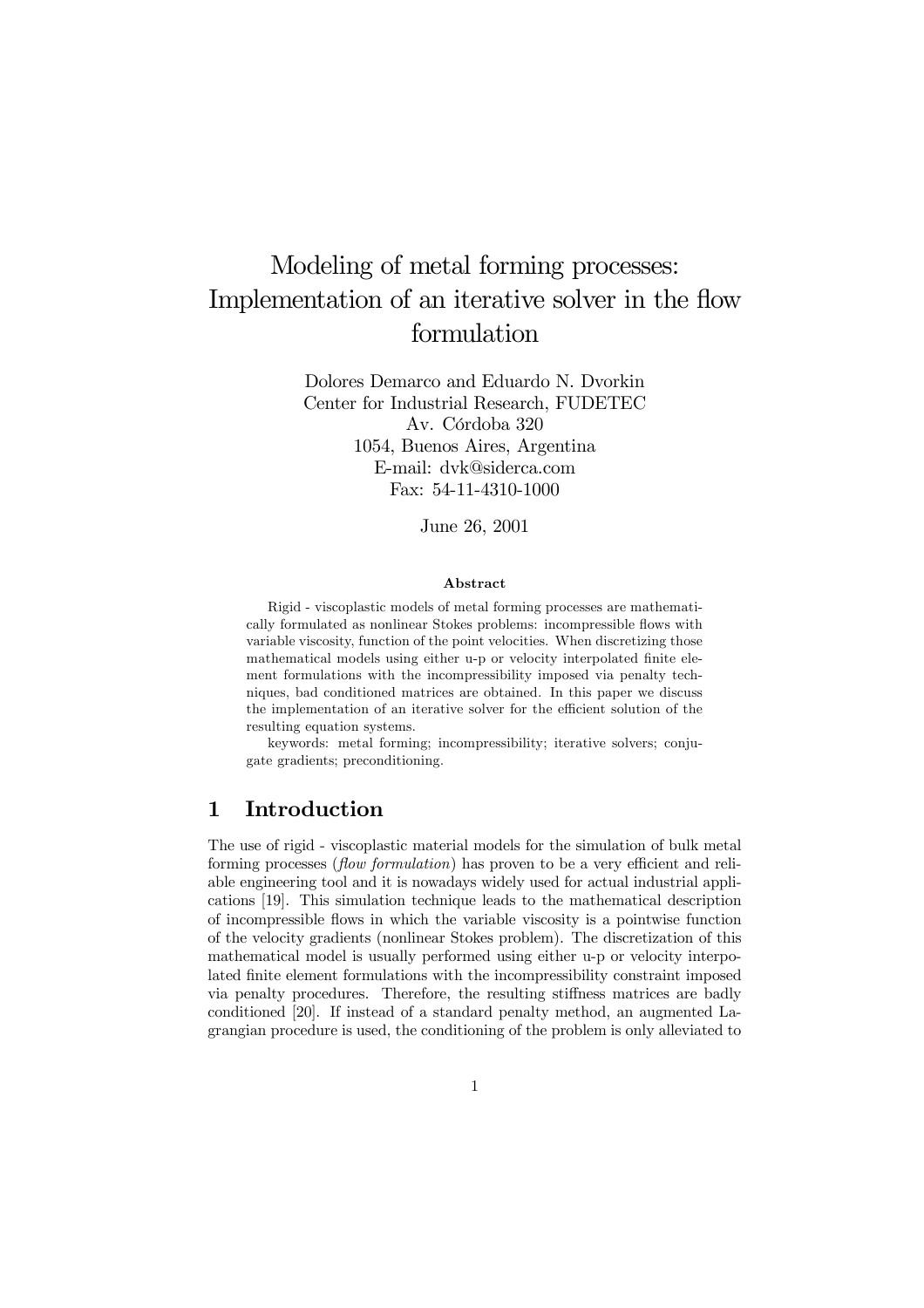a certain degree, because it is still important to keep a relatively high penalty coefficient if the number of iterations to be used when solving the problem is going to remain within acceptable limits [13] [20] [7].

Our research group implemented the flow formulation via the pseudo - concentrations technique [17] [18]; in this implementation the bad conditioning of the resulting stiffness matrix is even worst than in the standard implementations of the flow formulation  $[4] - [12]$ .

To get realistic simulations of industrial bulk metal forming processes using the finite element method, it is usually necessary to solve 3D models with a large number of degrees of freedom; these models are nonlinear and are therefore solved using iterative techniques such as the Newton-Raphson method; hence, a linear algebraic system of equations of the form  $KU = R$ , which represents for each iteration the linear approximation to the momentum conservation equations, needs to be solved a number of times. A large amount of computer memory allocation is necessary to store the nonzero numbers in the  $K$  matrix and also a large amount of CPU time is necessary to repetitively solve the linear algebraic equations system (the meaning of "large" is related to the available computational resources).

It is nowadays well known that the use of iterative solvers to solve a linear algebraic system of equations saves on the amount of required storage and also saves considerably CPU time [2]; however, in the case of the flow formulation the bad conditioning of the stiffness matrix introduces an important difficulty for the convergence of iterative solvers.

In the second section of this paper we briefly review the flow formulation and the main features of the algebraic system of equations that we get when linearizing the discretized problem. In the third section we discuss the performance that we can expect, when solving that system, from the preconditioned Conjugate Gradient Method; and in the fourth section we specifically discuss our implementation of the Canga - Becker preconditioner for the Conjugate Gradient Method [3]. This preconditioner was developed to overcome the bad conditioning coming from the incompressibility constraint and we extend it to the case of non-homogeneous mechanical behavior due to non-homogeneous strain and strain rate distributions.

In the fifth section we review the Jacobi preconditioner that we use combined with our implementation of the Canga - Becker preconditioner and finally in the sixth section we present numerical examples that illustrate on the performance of the implemented iterative solver.

### 2 The flow formulation

Considering a continuum in a t−spatial configuration we can determine the values of the  ${}^{t} s_{ij}$ , Cartesian components of the deviatoric Cauchy stress tensor and the values of the  $t \epsilon_{ij}$ , Cartesian components of the strain rate tensor. We define the equivalent strain rate as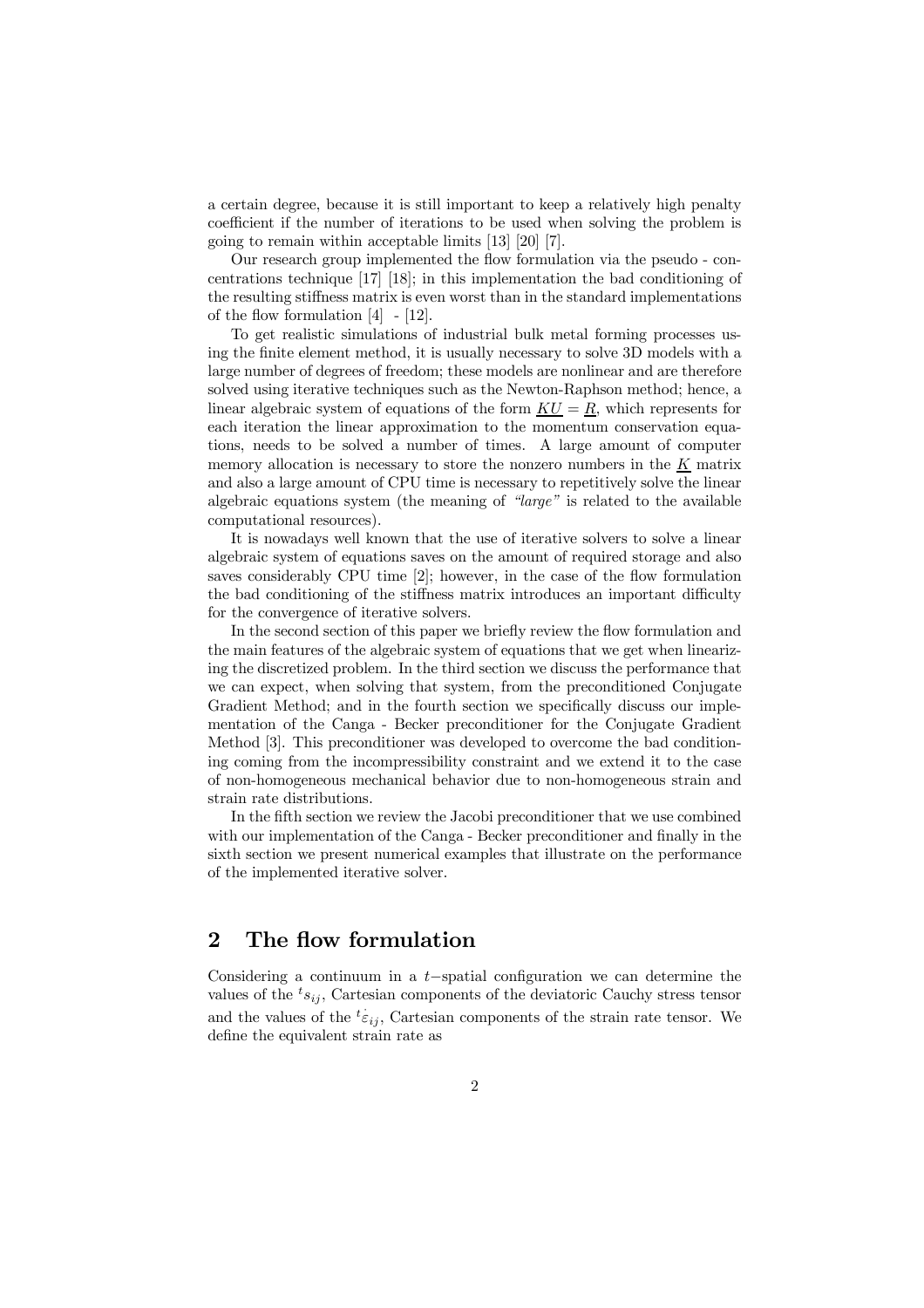$$
t_{\overline{\varepsilon}} = \sqrt{\frac{2}{3} t_{\varepsilon_{ij}} t_{\varepsilon_{ij}}}. \tag{1}
$$

When modeling the behavior of metals the usual approach is to use an associated viscoplastic model with the von Mises yield function [16]; in these models the material strain hardening is described using the accumulated effective viscoplastic strain,  $\bar{\varepsilon}$ , defined, for the case of rigid - viscoplastic material models, by the relation

$$
t\frac{\cdot}{\varepsilon} = \frac{D\overline{\varepsilon}}{Dt} \tag{2}
$$

with the notation  $\frac{D(\bullet)}{Dt}$  we indicate time derivatives calculated following the particles, i.e. the material time derivatives [15].

For a rigid - viscoplastic solid, using Perzyna's constitutive model we write [19],

$$
{}^{t} s_{ij} = 2\mu ({}^{t} \overline{\varepsilon}, {}^{t} \overline{\varepsilon}) {}^{t} \varepsilon_{ij}
$$
 (3)

For the t−equilibrium configuration, using the Principle of Virtual Work we write,

$$
\int_{^t V} ({}^t s_{ij} \, \delta \varepsilon'_{ij} + ^t p \, \delta \varepsilon_v) \, {}^t dv = \int_{^t V} {}^t f_i^v \, \delta u_i \, {}^t dv + \int_{^t S} {}^t t_i \, \delta u_i \, {}^t ds \tag{4}
$$

where,

 $t \frac{1}{\varepsilon}$ 

 $\begin{array}{l} t_{\varepsilon'_{ij}}^{i'}\\ t_{p}^{i'}\\ \end{array}$  : Cartesian components of the deviatoric strain rate tensor; : hydrostatic component of the Cauchy stress tensor;

 $t_{\stackrel{.}{\varepsilon_v}}$ : hydrostatic (volumetric) component of the strain rate tensor;

: Cartesian components of the external forces per unit volume;

 $\begin{smallmatrix} t & f_i^v \\ t & t_i \end{smallmatrix}$  $t_i$  : Cartesian components of the external forces per unit surface;<br> $t_V$  : volume of the *t*-configuration;

 $\frac{t}{s}$  : volume of the t-configuration;<br>ts : external surface of the t-configuration

: external surface of the t−configuration.

We now consider a mixed finite element formulation [20] and at any point inside an element,  $\frac{u}{\epsilon}$  is the velocity vector and  $\frac{v}{\epsilon}$  is the column array containing the components of the deviatoric strain rate tensor. In our finite element formulation we define the following interpolations,

$$
\underline{u} = \underline{H}_u \underline{U} \tag{5a}
$$

$$
\underline{\varepsilon}' = \underline{B}_D \underline{U} \tag{5b}
$$

$$
\varepsilon_V = \underline{\widetilde{B}}_V \underline{U} \tag{5c}
$$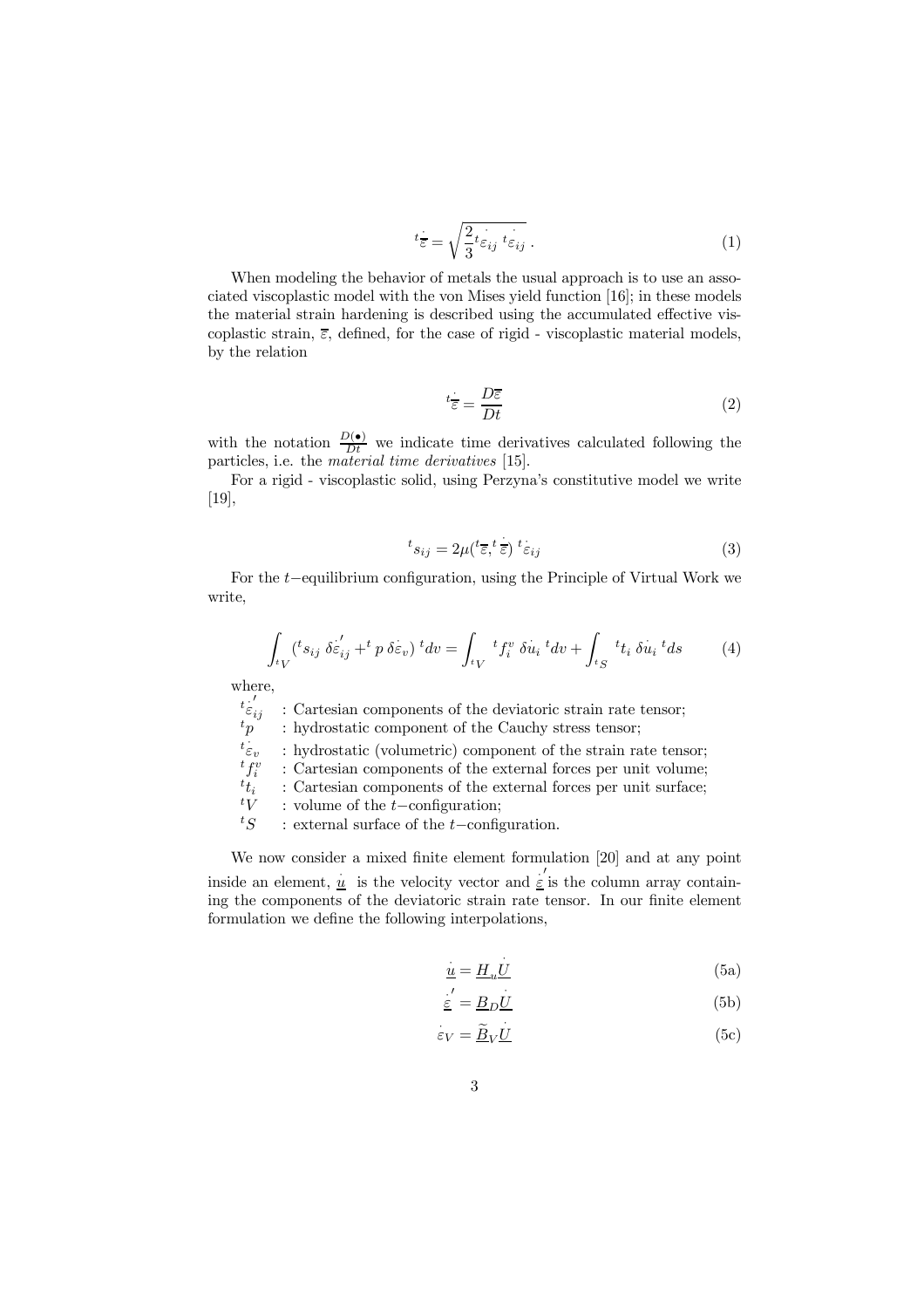where  $\underline{U}$  is the vector of nodal velocities,  $\underline{B}_D$  is obtained from the velocities interpolation and  $\underline{\tilde{B}}_V$  is constructed so as to avoid locking. Different element formulations that do not lock and do not introduce spurious rigid body modes have been proposed in the literature [2], [20].

Using a penalty technique to impose incompressibility we have,

$$
p = \kappa \varepsilon_V \tag{6}
$$

where  $\kappa$  is a large number [20] (e.g. for an element "e" we use  $\kappa^{(e)} = 10^4$  to  $10^7 \mu_{\text{max}}^{(e)}$  [7]).

Therefore, after some algebra we get,

$$
(\underline{K}_D + \underline{K}_V)\underline{U} = \underline{R} \tag{7}
$$

$$
\underline{K}_D = \int_{tV} \underline{B}_D^T 2\mu \, \underline{B}_D \, dv \tag{8}
$$

$$
\underline{K}_V = \int_{tV} \kappa \, \underline{\tilde{B}}_V^T \, \underline{\tilde{B}}_V \, dv \tag{9}
$$

 $R$  : nodal forces equivalent to the external loads acting in the spatial configuration.

When using in 2D analyses 4-node quadrilateral elements or in 3D analyses 8-node hexahedral elements, to avoid locking  $B_V$  is constructed considering a constant volumetric strain rate interpolation and therefore from Eqn.(6) a constant pressure interpolation [2] [20] [6].

Taking into account that the viscosity is a function of the accumulated effective viscoplastic strain  $(\overline{\epsilon})$  and of the effective strain rate  $(\overline{\epsilon})$ , it is obvious that Eqn. (7) represents a set of nonlinear equations that has to be solved using an iterative technique like the Newton - Raphson method [2]; hence, for the k-th iteration we write:

$$
\left(\underline{K}_D + \underline{K}_V\right)^{(k-1)} \Delta \underline{U}^{(k)} = \underline{R} - \underline{F}^{(k-1)} \tag{10a}
$$

$$
\underline{U}^{(k)} = \underline{U}^{(k-1)} + \Delta \underline{U}^{(k)} \qquad (10b)
$$

In the usual case, in which velocity boundary conditions are prescribed at some nodes, we proceed in the standard way (see Section 4.2.2 in [2]).

In Eqn. (10a) the matrices  $\underline{K}_{D}^{(k-1)}$  and  $\underline{K}_{V}^{(k-1)}$  are function of  $\mu(\overline{\varepsilon}^{(k-1)}, \overline{\overline{\varepsilon}}^{(k-1)})$ and,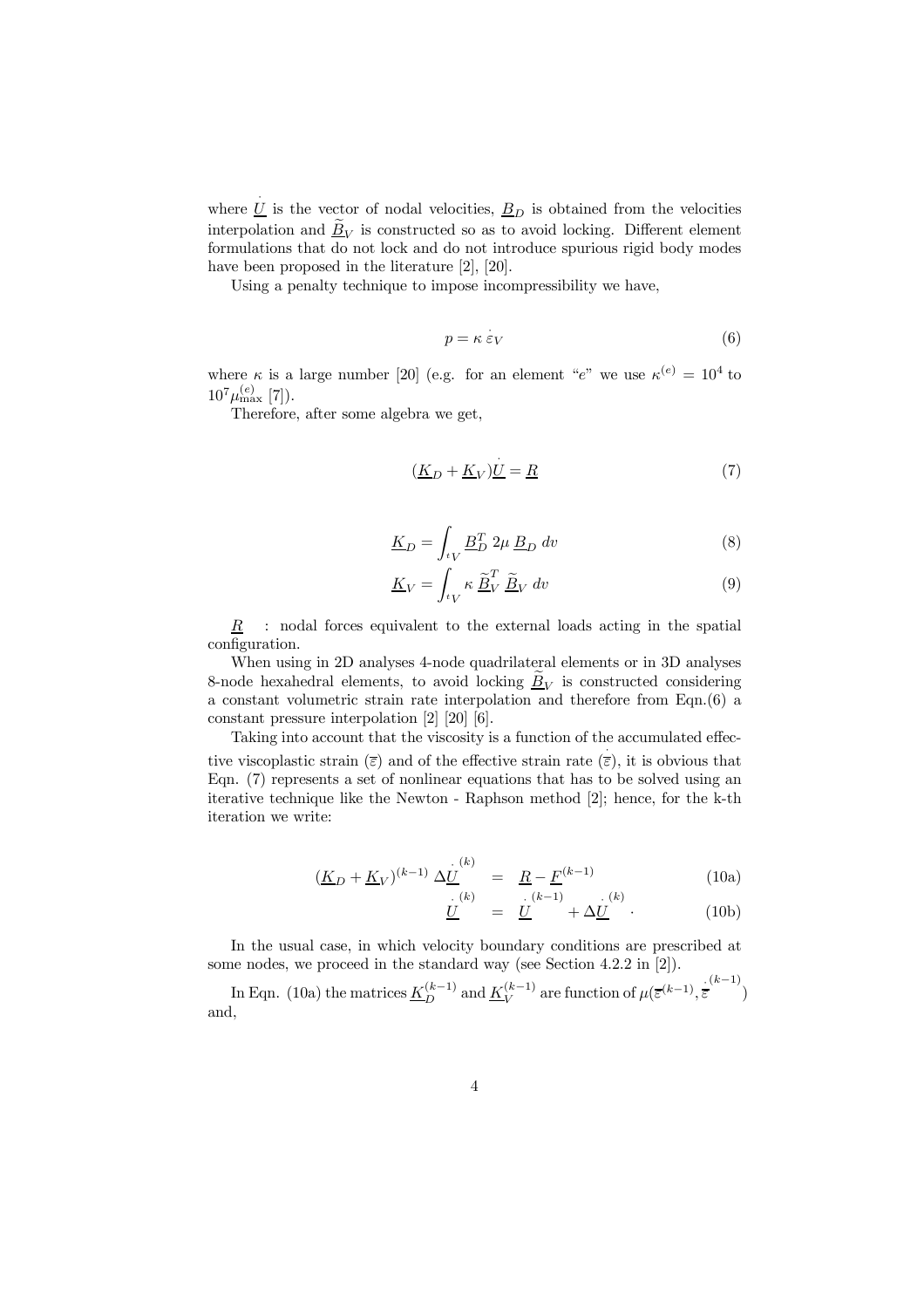$$
\underline{F}^{(k-1)} = \left[ \int_{tV} \underline{B}_D^T 2\mu^{(k-1)} \, \underline{B}_D \, dv \right] \, \underline{\dot{U}}^{(k-1)} + \int_{tV} \underline{\tilde{B}}_V^T \, \overline{p} \, dv \,. \tag{11}
$$

When the standard penalty method is used  $\overline{p} = \kappa^{(k-1)} \, \underline{\widetilde{B}}_V \, \underline{\dot{U}}$  $(k-1)$ and when the augmented Lagrangian method is used  $\bar{p}$  is built in an iterative way [7].

The algebraic system in Eqn. (10a) presents two principal sources of bad conditioning:

- $\bullet$  The eigenvalues related to the volume change modes are much larger than the eigenvalues related to the constant volume modes; even when using an augmented Lagrangian procedure, where  $\kappa$  can be smaller than in the standard penalty procedure.
- $\bullet$  The viscosity, in Eqn. (3), is a strong function of the strain rate and therefore will present large variations between different points in the same configuration.

Also, when using the pseudo-concentrations technique, [17] and [18], we consider a fixed mesh with the material moving inside it. For those mesh points in which no material is present we adopt a reduced viscosity value and therefore, this is also a source of bad conditioning (see Section 6).

### 3 The Conjugate Gradient Method

The Conjugate Gradient Method (CG) [1], [14] is an effective algorithm for solving, in an iterative way, symmetric positive definite systems, such as the one in Eqn. (10a).

Given the linear system,

$$
\underline{A}\,\underline{x} = \underline{b} \tag{12}
$$

the convergence rate of the CG method depends on spectral properties of the coefficients matrix A.

Calling  $\lambda_{\text{max}}$  the maximum eigenvalue of  $\underline{A}$ , and  $\lambda_{\text{min}}$  its minimum eigenvalue, the spectral condition number for the symmetric positive define matrix is  $\kappa_2 = (\lambda_{\text{max}}/\lambda_{\text{min}})$  [5].

If  $x_s$  is the exact solution of Eqn. (12), then it can be shown [14] that in the CG method for the  $j - th$  iteration,

$$
\left\| \underline{x}^{(j)} - \underline{x}_s \right\|_A \leq 2 \rho^j \left\| \underline{x}^{(0)} - \underline{x}_s \right\|_A \tag{13a}
$$

$$
\rho = \frac{\sqrt{\kappa_2} - 1}{\sqrt{\kappa_2} + 1} \tag{13b}
$$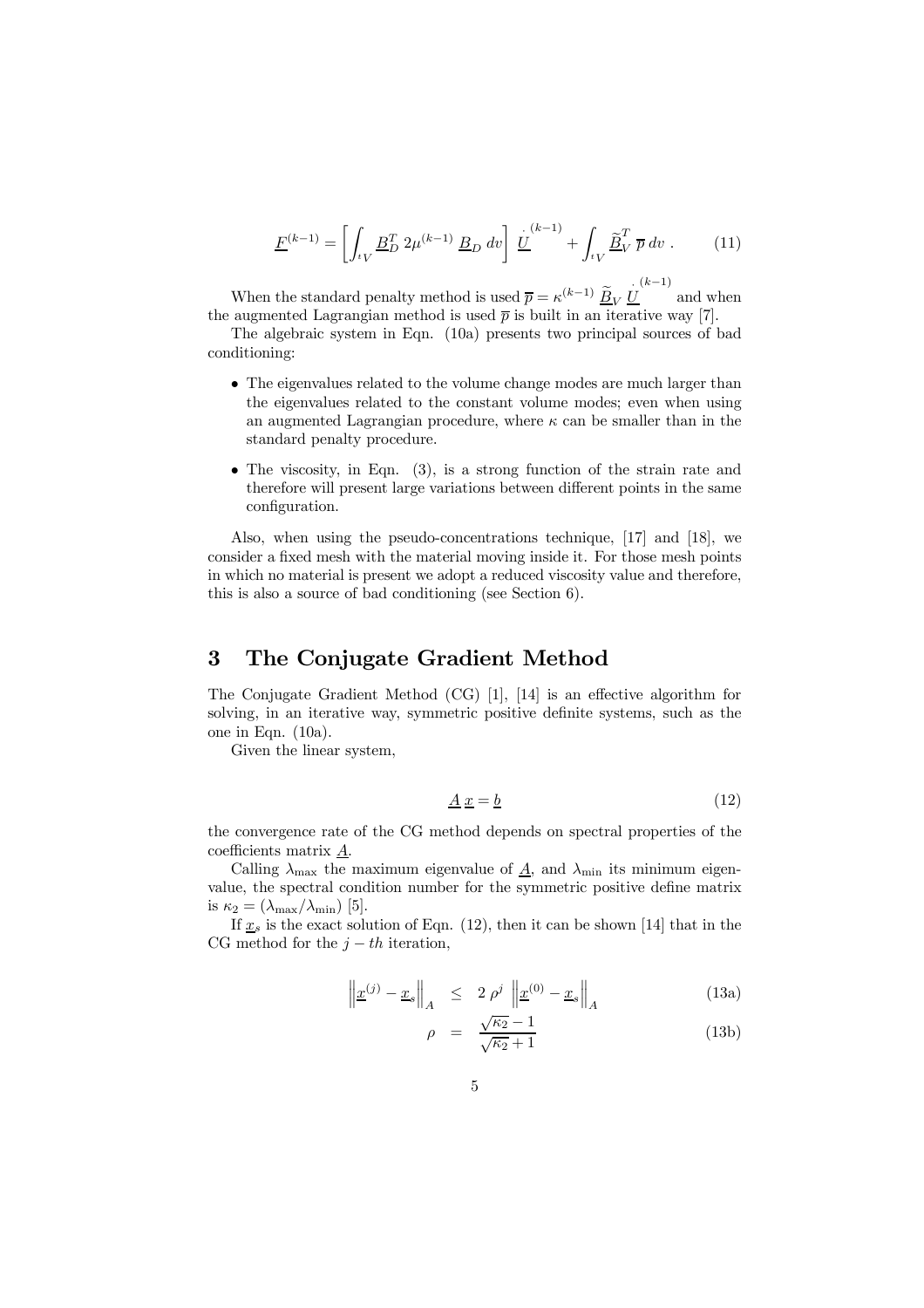where  $||\underline{v}||_A \equiv \underline{v}^T \underline{A} \underline{v}$ .

From Eqns. (13a) and (13b) we see that for  $\kappa_2 = 1$  the convergence of the CG method is optimum and for  $\kappa_2 \longrightarrow \infty$  the method does not converge.

Hence, one may attempt to transform the linear system (12) into one that is equivalent in the sense that it has the same solution but presents more favorable spectral properties. We use a preconditioning matrix  $\underline{P}$ , and the equations system is transformed into,

$$
\underline{P}^T \underline{AP} \left( \underline{P}^{-1} \underline{x} \right) = \underline{P}^T \underline{b} \,. \tag{14}
$$

The goal of the preconditioner is to reduce the spectral number of the coefficients matrix.

# 4 The Canga - Becker preconditioner

In this section we discuss our implementation of the preconditioner developed in Ref. [3] by Canga and Becker for solving, via the CG method, the equation system in (10a); we specialize our discussion for the 8-node hexahedral element with constant pressure and volumetric strain rate interpolations ( $H1-P0$ ) element) [7].

#### 4.1 Spectral analysis

For an element with a constant penalty parameter and volume  $V^{(e)}$  we have,

$$
\underline{K}_V^{(e)} = \kappa \int_{V^{(e)}} \underline{\widetilde{B}}_V^T \underline{\widetilde{B}}_V dv = \kappa \underline{\widehat{K}}_V . \qquad (15)
$$

For the element formulation we are considering  $(H1-P0) \tilde{B}_V$  is constant inside each element.

We now define the vectors  $\underline{b}^{(e)} e = 1, ..., NEL$  where NEL is the number of elements in the model:

$$
\underline{b}^{(e)} = \underline{\widetilde{B}}_V^T \sqrt{V_e} \,. \tag{16}
$$

Hence, for the  $(H1-P0)$  element,

$$
\widehat{K}_V = \sum_{j=1}^{NEL} \underline{b}_j \otimes \underline{b}_j^T \tag{17}
$$

where we call  $\underline{b}_j$  the element vectors  $\underline{b}^{(e)}$  extended to the complete domain  $\mathcal{R}^{NEQ}$ . From the above we see that  $\underline{K}_V$  has a rank NEL since the  $\underline{b}_j$  are linearly independent vectors.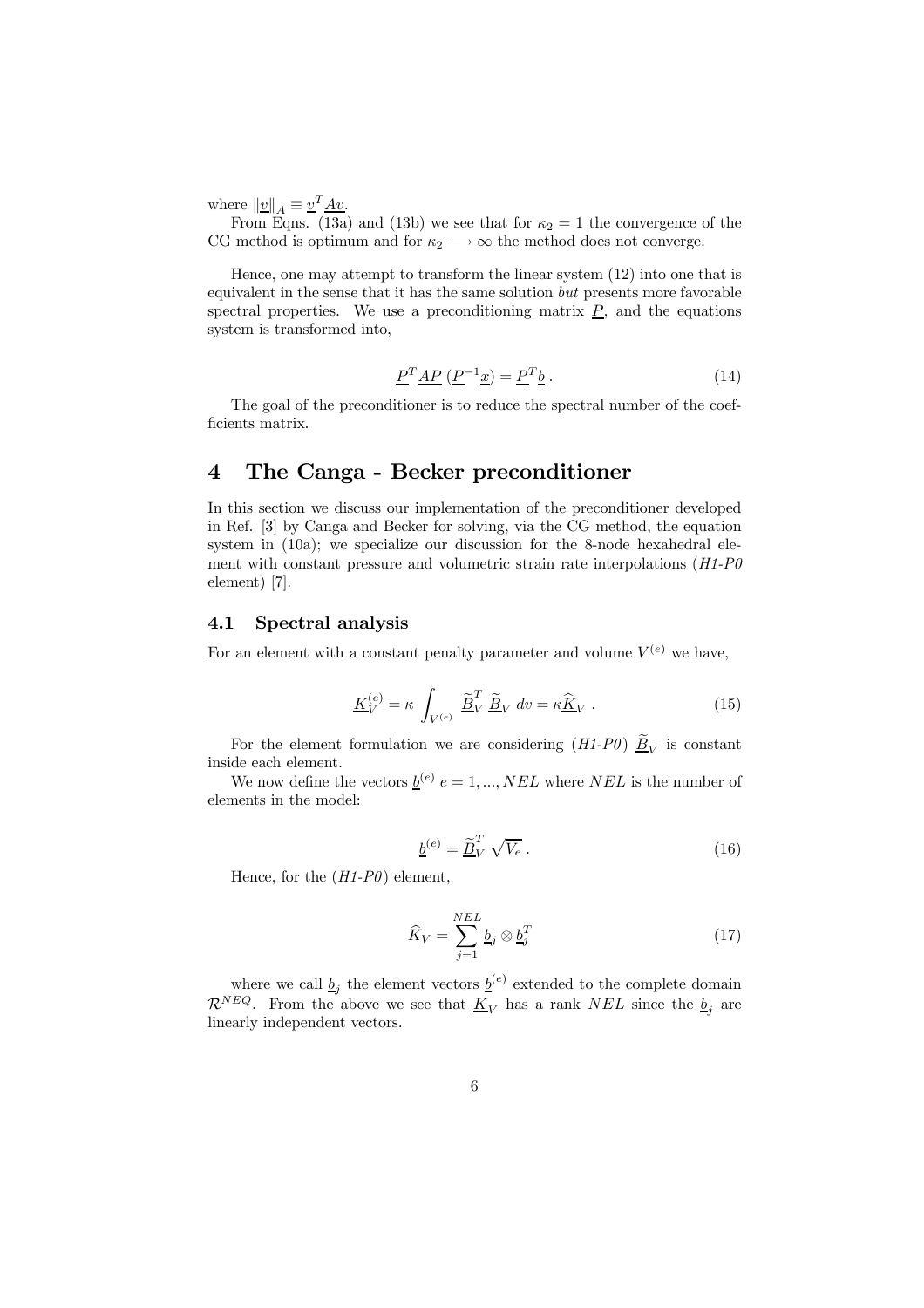#### 4.2 Velocity boundary conditions

If the velocity boundary conditions are not constant all along the system evolution (e.g. contact conditions), it will be necessary to include the corresponding degrees of freedom in the problem resolution. This is because the number of the nonzero coefficients of the stiffness matrix, storaged in a sparse format, is calculated just once. Hence, we impose:

$$
(K)_{i,j} = 0 \qquad \forall i \neq j, \ for \ \underline{U}^{(i)} \ fixed \tag{18}
$$

where  $\underline{K}$  is the global stiffness matrix.

It is known that the bulk modes of deformation separate from the set corresponding to the distortional modes of deformation at a rate proportional to the bulk modulus  $\kappa$ ; but within each set, the spread of eigenvalues remains bounded.

The modes corresponding to the degrees of freedom with fixed velocity, will also separate form the distortional modes at a rate proportional to  $\kappa$ . That's easy to deduce since the eigenvalue corresponding to the degree of freedom  $v^v$ will be  $K_{vv} \cong cte^*\kappa$ .

Considering NV ELO prescribed d.o.f. we can define:

- For  $j = 1, \ldots, NEL$
- $c_j(i) = b_j(i)$  if the corresponding velocity d.o.f., "*i*", is not fixed.
- $\underline{c}_j(i)=0$  if the corresponding velocity d.o.f., "i", is fixed.

For  $j = (NEL + 1), ..., (NEL + NVELO)$ 

- $\underline{c}_j(i)=0$  if the corresponding velocity d.o.f., "i", is not fixed.
- $\underline{c}_j(i)=1$  if the corresponding velocity d.o.f., "i", is fixed.

Therefore,

$$
\underline{K} = \underline{K}_D + \kappa \sum_{j=1}^{(NEL+NVELO)} \underline{c}_j \otimes \underline{c}_j^T \tag{19}
$$

#### 4.3 The preconditioner

In this subsection we discuss a preconditioning scheme suitable for improving the conditioning of the above described stiffness matrix and therefore suitable for improving the convergence ratio when solving the system of equations using the (CG) method.

In a problem with  $NEQ$  equations we can define a subspace  $\mathcal{B}$  in  $\mathcal{R}^{NEQx(NEL+NVELO)}$ spanned by the  $(NEL + NVELO)$  orthogonal vectors  $\{c_i\}$  of dimension NEQ that we defined in the previous subsection. The projection operator on  $B$ , considering that the base vectors are normalized, is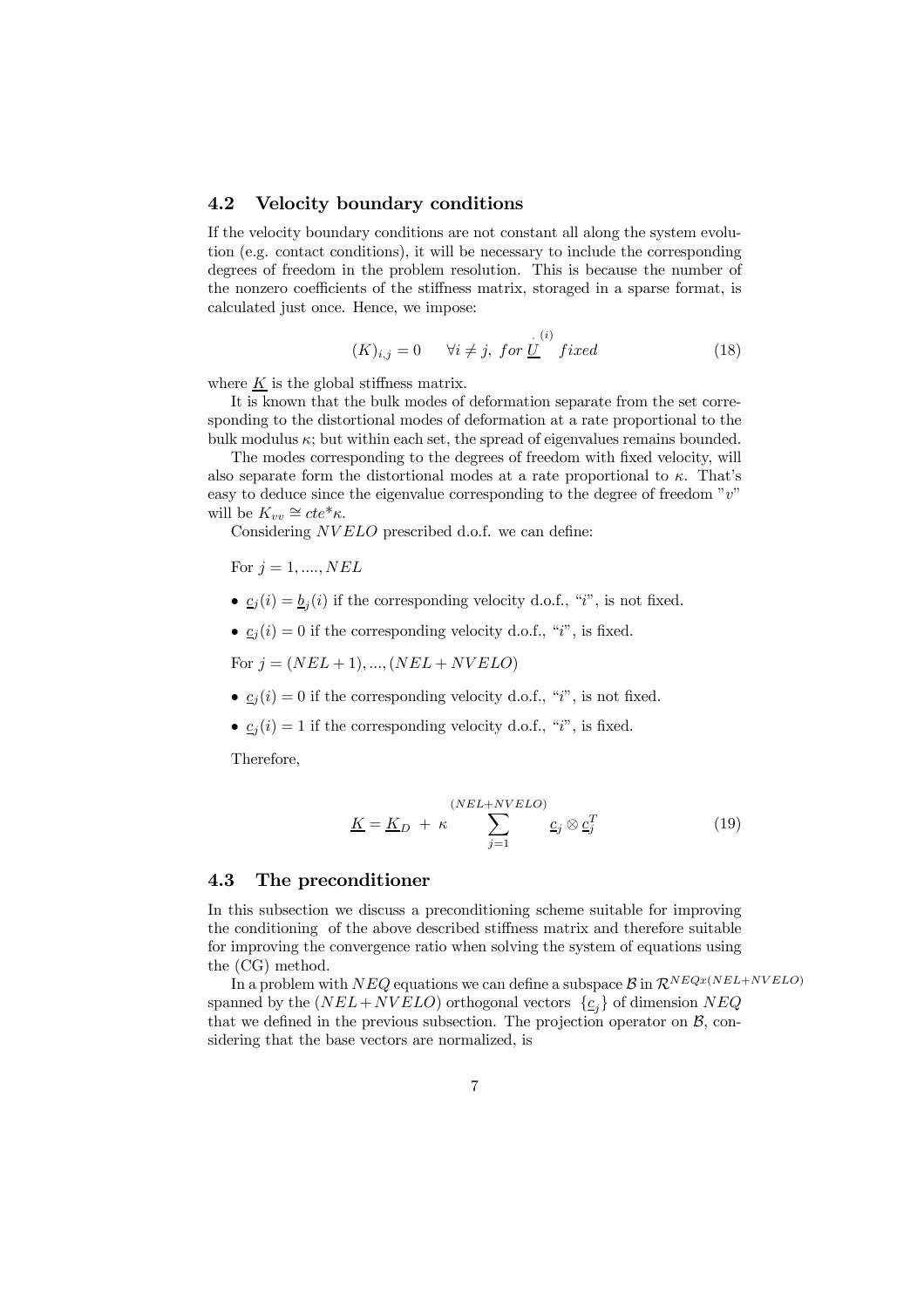$$
\underline{P}_B = \begin{bmatrix} \underline{c}_1 & \underline{c}_2 & \dots & \underline{c}_{(NEL+NVELO)} \end{bmatrix} \begin{bmatrix} \underline{c}_1^T & & \\ & \underline{c}_2^T & & \\ & \dots & & \\ & & \dots & \\ & & & \underline{c}_{(NEL+NVELO)}^T \end{bmatrix} = \sum_{j=1}^{(NEL+NVELO)} \underline{c}_j \otimes \underline{c}_j^T
$$
\n(20)

and  $P_B \in \mathcal{R}^{NEQxNEQ}$ .

It is straightforward to show that  $\underline{P}_B = \underline{P}_B^T$  and that  $(\underline{P}_B)^2 = \underline{P}_B$ ; therefore  $\underline{P}_B(\mathcal{I} - \underline{P}_B) = 0.$ 

The projection operator that projects on the orthogonal complement of  $\beta$ is,

$$
\underline{P}_{B}^{\perp} = \underline{I} - \left[ \underline{c}_{1} \underline{c}_{2} \dots \underline{c}_{(NEL+NVELO)} \right] \begin{bmatrix} \underline{c}_{1}^{T} \\ \underline{c}_{2}^{T} \\ \vdots \\ \underline{c}_{(NEL+NVELO)}^{T} \\ \underline{c}_{NEL+NVELO}^{T} \end{bmatrix}
$$
\n
$$
= \underline{I} - \sum_{j=1}^{(NEL+NVELO)} \underline{c}_{j} \otimes \underline{c}_{j}^{T} \qquad (21)
$$

In the constant viscosity case (Newtonian fluid) the stiffness matrix in Eqn. (19) can be written as,

$$
\underline{K}_{(\mu=const)} = \mu \, \underline{\hat{K}}_D + \kappa \sum_{j=1}^{(NEL+NVELO)} \underline{c}_j \otimes \underline{c}_j^T \,. \tag{22}
$$

Canga and Becker introduced the following projector operator [3],

$$
\underline{P} = \omega \underline{P}_B + \underline{P}_B^{\perp} \tag{23}
$$

where  $\omega = \sqrt{\mu / \kappa}$ . Applying the above projector operator to the matrix in Eqn. (22) the resulting preconditioned matrix reduces to an expression totally independent of bulk modulus when  $\kappa >> \mu$ 

If the vectors  $c_j$  that span  $B$  are not orthonormal; then,

$$
\underline{P}_{B} = \underline{B} \begin{bmatrix} \beta_{11} & \cdots & \beta_{1(NEL+NVELO)} \\ \beta_{21} & \cdots & \beta_{2(NEL+NVELO)} \\ \cdots & \cdots & \cdots \\ \beta_{(NEL+NVELO)1} & \cdots & \beta_{(NEL+NVELO)(NEL+NVELO)} \end{bmatrix} \underline{B}^{T}
$$
\n
$$
= \sum_{i, Pj=1}^{(NEL+NVELO)} \beta_{ij} c_{i} \otimes c_{j}^{T} .
$$
\n(24)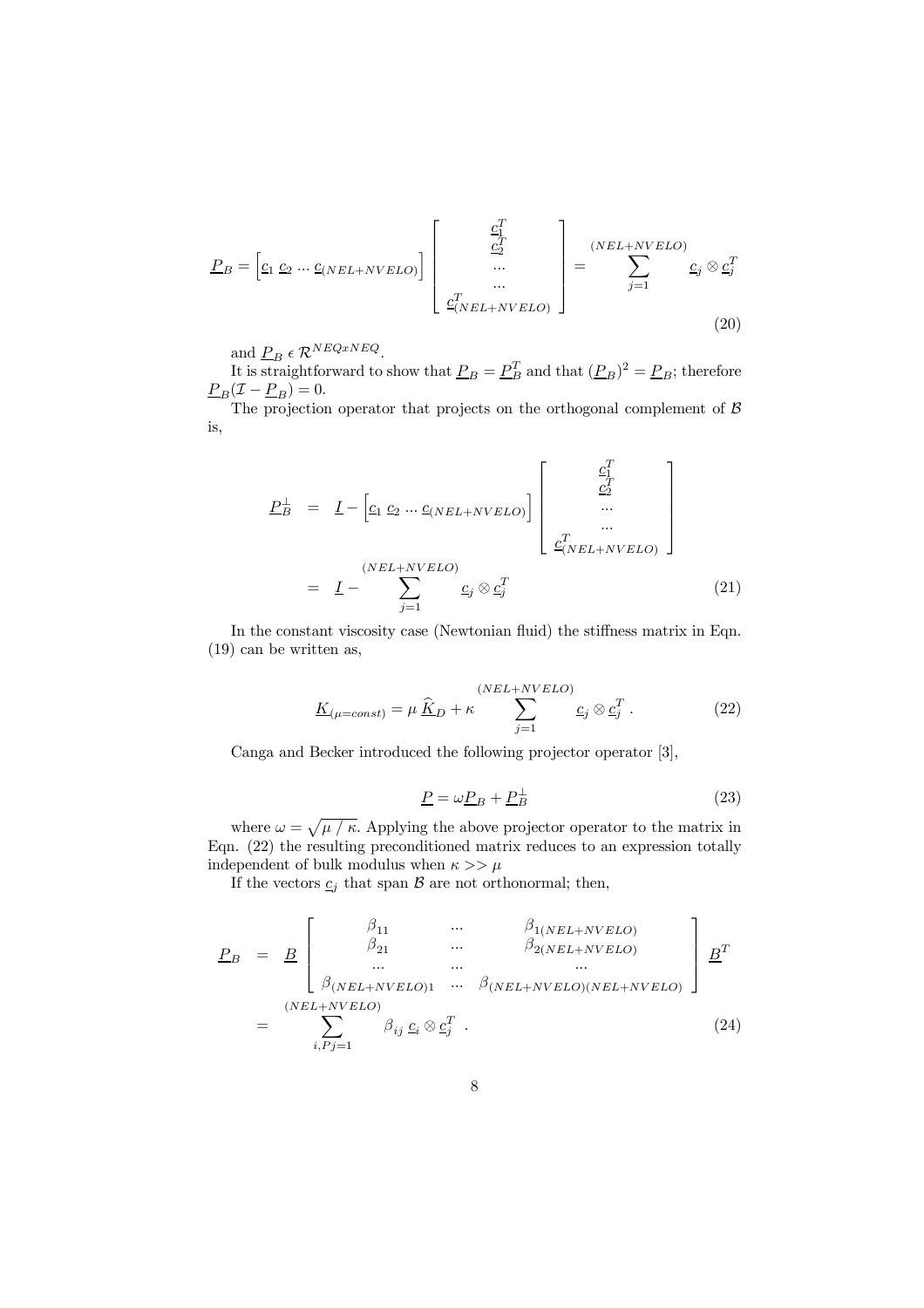In the above we defined,

$$
\underline{B} = \left[ \underline{c}_1 \ \underline{c}_2 \ \cdots \ \underline{c}_{(NEL+NVELO)} \right] \tag{25a}
$$

$$
\underline{B}_{norm} = \underline{B}^T \underline{B} \,. \tag{25b}
$$

Hence,

$$
\beta_{ij} = (\underline{B}_{norm}^{-1})_{ij} \tag{26}
$$

and replacing in Eqn. (23) we get,

$$
\underline{P} = \underline{I} + (\omega - 1) \underline{BB}_{norm}^{-1} \underline{B}^T . \qquad (27)
$$

Let the vectors that span the orthogonal complement of  $\mathcal{B}$ :  $\mathcal{B}^{\perp}$  be  $\{v_i\}$ ;  $i =$  $1, ..., NEQ - NEL - NVELO.$ 

#### 4.3.1 Newtonian fluids

For a constant viscosity body the preconditioner takes the form:

$$
\underline{P} = \omega \sum_{i,j=1}^{(NEL+NVELO)} \beta_{ij} \underline{c}_i \otimes \underline{c}_j^T + \sum_{i,j=1}^{NEQ-NEL-NVELO} \gamma_{ij} \underline{v}_i \otimes \underline{v}_j^T \qquad (28)
$$

where, in the same way as before we defined  $\gamma_{ij}$  as the components of the inverse of the norm matrix in the space  $\mathcal{B}^{\perp}.$ 

Pre and post-multiplying the stiffness matrix in Eqn. 22 we get,

$$
\underline{P}^T \underline{KP} = \omega^2 \mu \sum_{i,k,s,t=1}^{(NEL+NVELO)} \beta_{ik} \beta_{st} (\hat{K}_D)_{ks} c_i \otimes c_t^T
$$
\n
$$
+ \omega \mu \sum_{i,k=1}^{(NEL+NVELO)} \sum_{p,z=1}^{(NEL+NVELO)} \beta_{ik} \gamma_{pz} (\hat{K}_D)_{kp} c_i \otimes c_t^T
$$
\n
$$
+ \omega \mu \sum_{i,k=1}^{(NEQ-NEL-NVELO)} \sum_{p,z=1}^{(NEQ-NEL-NVELO)} \gamma_{ml} \beta_{st} (\hat{K}_D)_{ls} v_m \otimes c_t^T
$$
\n
$$
+ \omega^2 \kappa \sum_{i,k,j,s,t=1}^{(NEL+NVELO)} \beta_{ik} \beta_{st} (c_k \bullet c_j) (c_j \bullet c_s) c_i \otimes c_t^T
$$
\n
$$
+ \mu \sum_{m,l,p,z=1}^{(NEQ-NEL-NVELO)} \gamma_{ml} \gamma_{pz} (\hat{K}_D)_{lp} v_m \otimes v_z^T
$$
\n(29)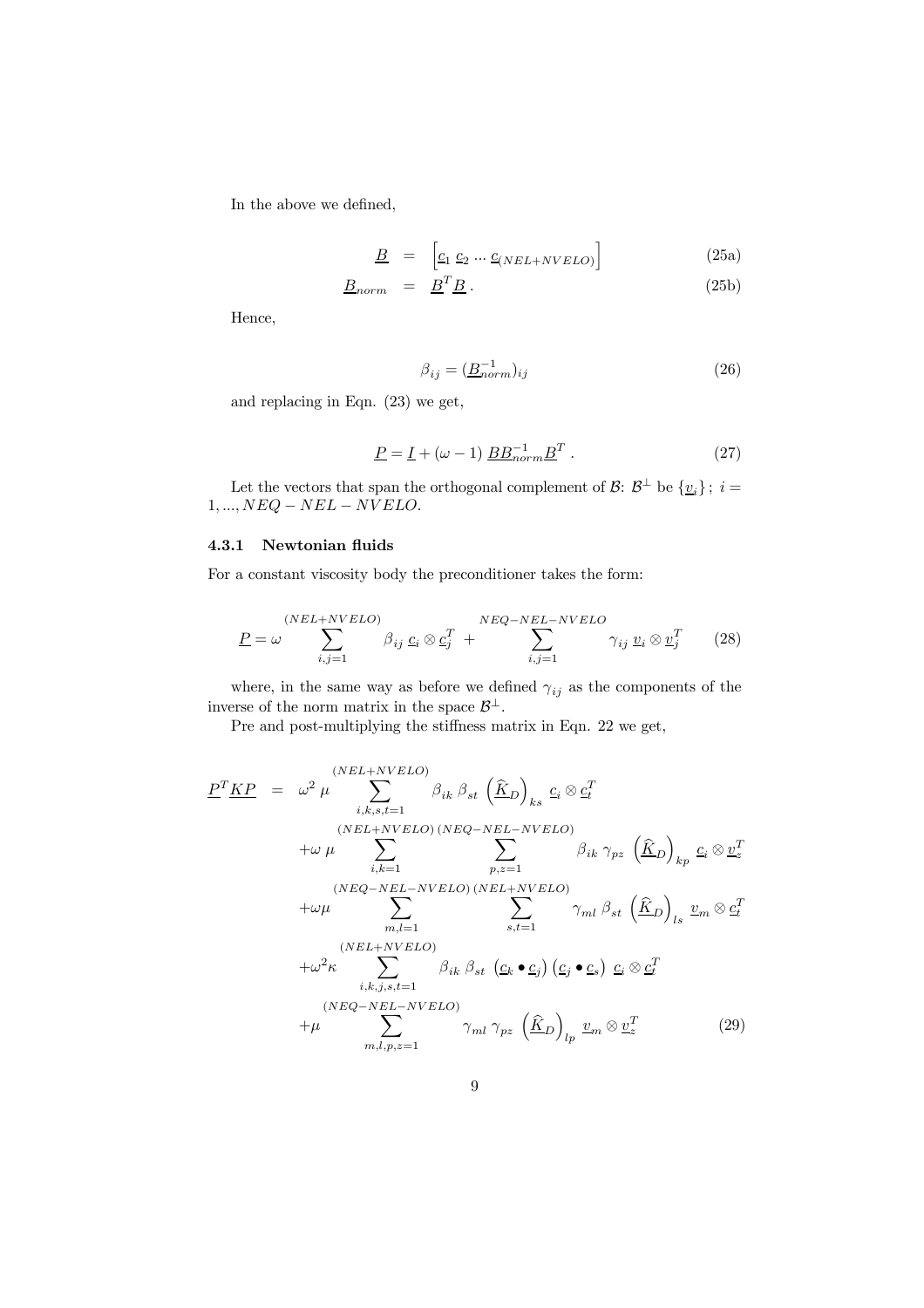where we called  $\left(\frac{\widehat{K}}{D}\right)$ the matrix components in the base of  $\mathcal{R}^{NEQxNEQ}$  $\{\underline{c}_j, \underline{v}_i\}$ . When  $\kappa = 10^{\alpha}$   $\mu$  and  $\kappa \longrightarrow \infty$  we are left with,

$$
\underline{P}^T \underline{KP} = \mu \left( \sum_{i,k,j,st=1}^{(NEL+NVELO)} \beta_{ik} \beta_{st} \left( \underline{c}_k \bullet \underline{c}_j \right) \left( \underline{c}_j \bullet \underline{c}_s \right) \underline{c}_i \otimes \underline{c}_t^T + \sum_{m,l,p,z=1}^{(NEQ-NEL-NVELO)} \gamma_{ml} \gamma_{pz} \left( \widehat{\underline{K}}_D \right)_{lp} \underline{v}_m \otimes \underline{v}_z^T \right) \tag{30}
$$

and the condition number of the matrix  $P^T K P$  is independent of the bulk modulus,  $\kappa$ .

In order to display the effect of the above discussed preconditioner on the conditioning of the stiffness matrix, in Table 1 we compare the preconditioned matrices of two hexahedral elements with very different aspect ratios  $(a, b, c$  are the side lengths of the elements)

| <b>Hexahedral element dimensions</b> $ a = b = c$   100a = b = 10c                    |                                        |       |
|---------------------------------------------------------------------------------------|----------------------------------------|-------|
| <b>Cond</b> $(\underline{K})$ $(\frac{\text{max} eigenvalue}{\text{min} eigenvalue})$ | $4.2 \cdot 10^7$   $2.4 \cdot 10^{10}$ |       |
| Cond $(P^T K P)(\frac{\text{max eigenvalue}}{\text{min eigenvalue}})$                 | 6.3                                    | 4.329 |
| Table 1. Elements with different aspect ratios and constant viscosity                 |                                        |       |

$$
(\kappa = \mu \, 10^7)
$$

We see from the above results that the discussed preconditioner eliminates the bad conditioning coming from the penalty parameter but does not alleviate the condition number imposed by the aspect ratio.

#### 4.3.2 Non-Newtonian fluids

For non-Newtonian fluids or rigid-viscoplastic materials, the viscosity is not constant, it is a function of the accumulated effective plastic strain and effective strain rate; hence, it takes different values inside an element and between elements. In the rigid - viscoplastic material model that we consider for simulating metal forming operations, we take for each element the penalty coefficient  $\kappa^{(e)} =$  $10^{\alpha} \nu^{(e)}$  where  $\nu^{(e)}$  is an element parameter; hence, the parameter  $\omega$  will have to change from element to element since we want to scale independently each of the components projected on the subspace  $\mathcal{B} = \{\underline{c}_j\}$ ;  $j = 1, ..., (NEL + NVELO)$ .

The projection of a vector  $\underline{x} \in \mathcal{R}^{NEQ}$  on  $\mathcal{B}$  can be expressed as,

$$
\hat{\underline{x}} = \sum_{j=1}^{(NEL+NVELO)} \alpha_j \underline{c}_j = \underline{B\alpha} \tag{31a}
$$

$$
\underline{\alpha} = \left(\underline{B}^T \underline{B}\right)^{-1} \underline{B}^T \underline{x} \tag{31b}
$$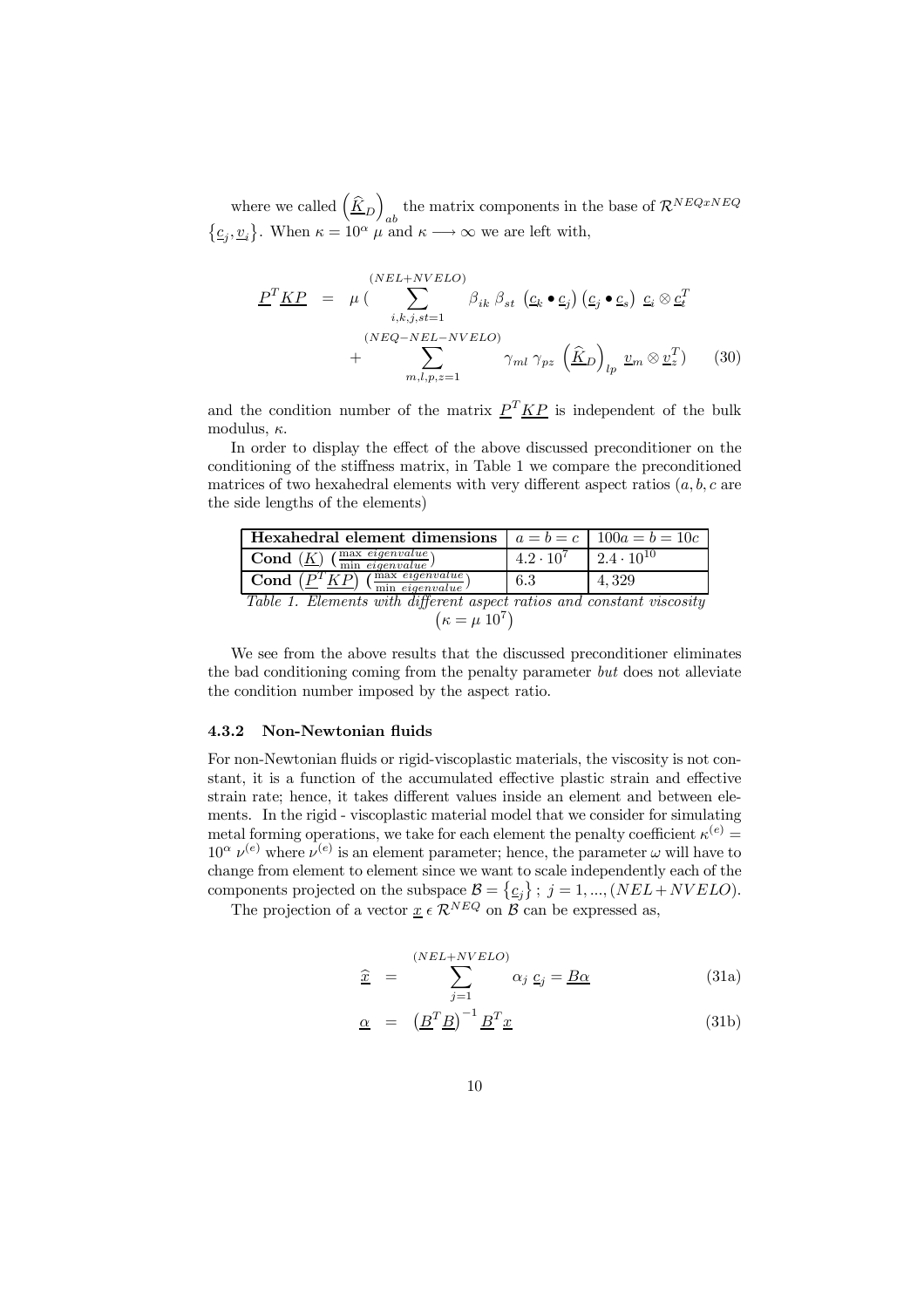We now want to find an operator,  $\underline{P}^{\omega}$  that when applied to a vector in<br>  $\mathcal{R}^{NEQ}$ produces a vector in  $B$  but with its components scaled with different parameters  $\omega_j$ . Therefore, for the case of variable viscosity, we re-write the preconditioner in Eqn. (28) as,

$$
\underline{P} = \sum_{i,j=1}^{(NEL+NVELO)} \omega_i \beta_{ij} \underline{c}_i \otimes \underline{c}_j^T + \sum_{i,j=1}^{NEQ-NEL-NVELO} \gamma_{ij} \underline{v}_i \otimes \underline{v}_j^T \qquad (32)
$$

Even tough this preconditioner is not symmetric, the product  $P^T K P$  is still symmetric and therefore we can use the CG method to solve the linear system of equations.

The preconditioned stiffness matrix is now,

$$
\underline{P}^T \underline{KP} = \sum_{i,k,s,t=1}^{(NEL+NVELO)} \omega_i \omega_s \beta_{ik} \beta_{st} (\underline{K}_D)_{ks} c_i \otimes c_t^T \n+ \sum_{i,k=1}^{(NEL+NVELO)} \sum_{p,z=1}^{(NEL+NVELO)} \omega_i \beta_{ik} \gamma_{pz} (\underline{K}_D)_{kp} c_i \otimes c_t^T \n+ \sum_{i,k=1}^{(NEQ-NEL-NVELO)} \sum_{p,z=1}^{(NEQ-NEL-NVELO)} \omega_s \gamma_{ml} \beta_{st} (\underline{K}_D)_{ls} \underline{v}_m \otimes c_t^T \n+ \sum_{i,k,j,st=1}^{(NEL+NVELO)} \omega_i \omega_s \beta_{ik} \beta_{st} \kappa_j (\underline{c}_k \bullet \underline{c}_j) (\underline{c}_j \bullet \underline{c}_s) \underline{c}_i \otimes c_t^T \n+ \sum_{i,k,j,st=1}^{(NEQ-NEL-NVELO)} \gamma_{ml} \gamma_{pz} (\underline{K}_D)_{lp} \underline{v}_m \otimes \underline{v}_z^T
$$
\n(33)

Let us consider, in a first approach:

- A constant viscosity inside each element but, different from element to element  $(\mu_e)$ .
- A penalty parameter  $\kappa_e = 10^{\alpha} \nu_e$ , where  $\nu_e$  is an element parameter.

For this case we propose to use in the preconditioner,

$$
\omega_e = \sqrt{\frac{\mu_e}{10^{\alpha} \nu_e}} \ e = 1, ..., NEL.
$$
 (34)

For the d.o.f. with prescribed velocities we use  $\mu_i = \nu_i = 1$ . When  $10^{\alpha} \longrightarrow \infty$  the Eqn. (33) reduces to,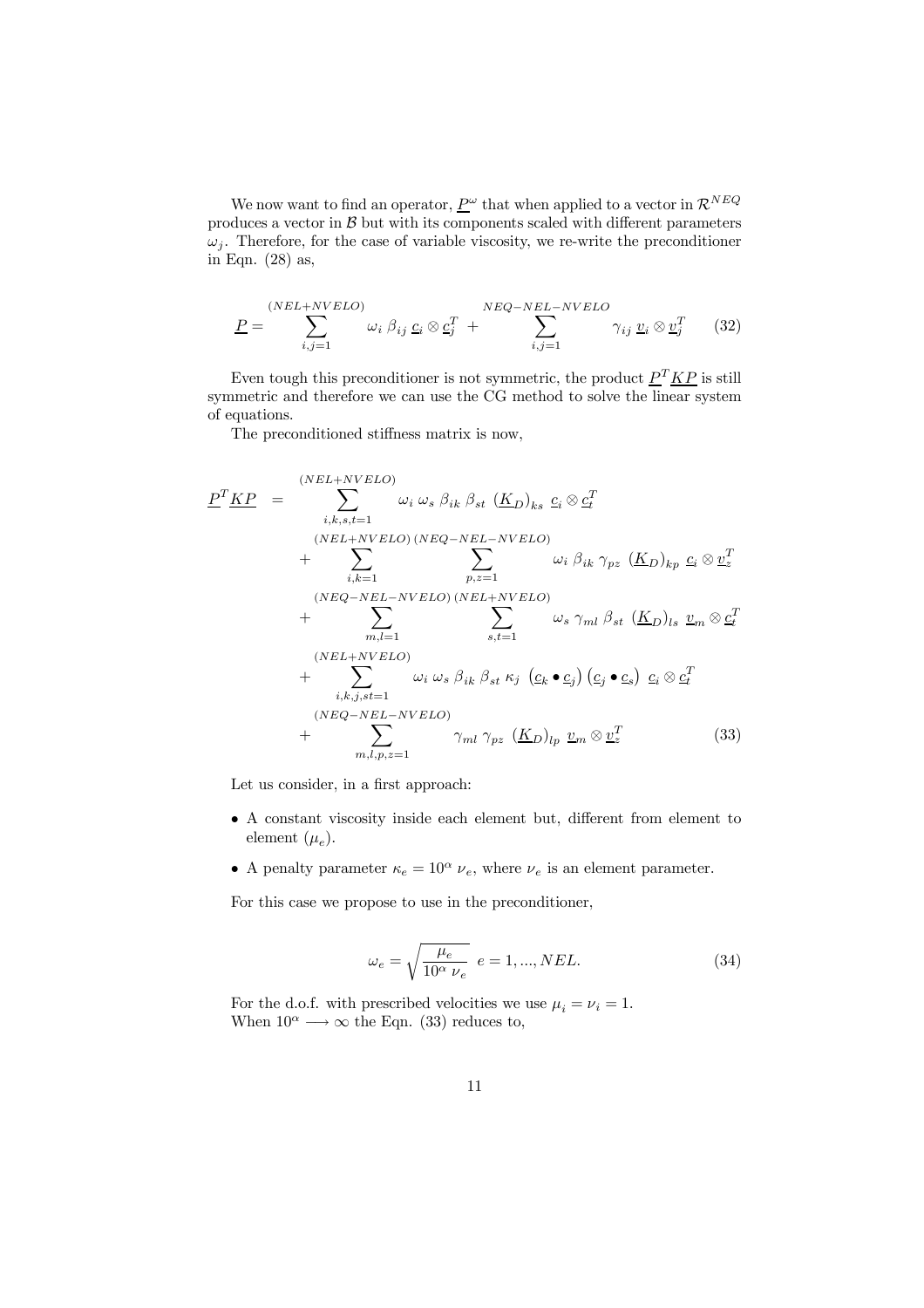$$
\frac{P^T K P}{\kappa \to \infty} = \sum_{i,k,s,t=1}^{(NEL+NVELO)} \sqrt{\frac{\mu_i}{\nu_i}} \sqrt{\frac{\mu_s}{\nu_s}} \beta_{ik} \beta_{st}
$$
\n
$$
\left[ \sum_{e=1}^{(NEL+NVELO)} \nu_e \left( \underline{c}_k \bullet \underline{c}_e \right) \left( \underline{c}_e \bullet \underline{c}_s \right) \right] \underline{c}_i \otimes \underline{c}_t^T
$$
\n
$$
+ \sum_{m,l,p,z=1}^{(NEL)} \gamma_{ml} \gamma_{pz} \qquad (35)
$$
\n
$$
\left[ \sum_{e=1}^{NEL} \mu_e \left( \underline{\hat{K}}_D \right)_{lp}^e \right] \underline{v}_m \otimes \underline{v}_z^T
$$

We can analyze the following specific cases:

• For cubic elements the vectors  $\{\underline{c}_j\}$  and  $\{\underline{v}_j\}$  are orthogonal, when we normalize them, we get,

$$
\underline{P}_{\kappa \to \infty}^{T} \underline{KP} = \sum_{e=1}^{(NEL+NVELO)} \mu_e
$$
\n
$$
\left[ \underline{c}_e \otimes \underline{c}_e^T + \sum_{m,p=1}^{(NEQ-NEL-NVELO)} \left( \widehat{\underline{K}}_D \right)_{mp}^e \underline{v}_m \otimes \underline{v}_p^T \right]
$$
\n
$$
+ \sum_{e=(NEL+1)}^{(NEL+NVELO)} \mu_e \underline{c}_e \otimes \underline{c}_e^T .
$$
\n(36)

For this case the matrix  $\underline{P}^T \underline{KP}$  is independent of the penalty parameter.

 $\bullet\,$  For the case in which inside each element  $\mu_e=\nu_e,$ 

$$
\underline{P}_{\kappa \to \infty}^{T} \underline{KP} = \sum_{i,k,s,t=1}^{(NEL+NVELO)} \beta_{ik} \beta_{st}
$$
\n
$$
\left[ \sum_{e=1}^{(NEL+NVELO)} \mu_e \left( \underline{c}_k \bullet \underline{c}_e \right) \left( \underline{c}_e \bullet \underline{c}_s \right) \right] \underline{c}_i \otimes \underline{c}_t^T
$$
\n
$$
+ \sum_{m,l,p,z=1}^{(NEL-NVELO)} \gamma_{ml} \gamma_{pz} \qquad (37)
$$
\n
$$
\left[ \sum_{e=1}^{NEL} \mu_e \left( \underline{\hat{K}}_D \right)_{mp}^e \right] \underline{v}_l \otimes \underline{v}_z^T
$$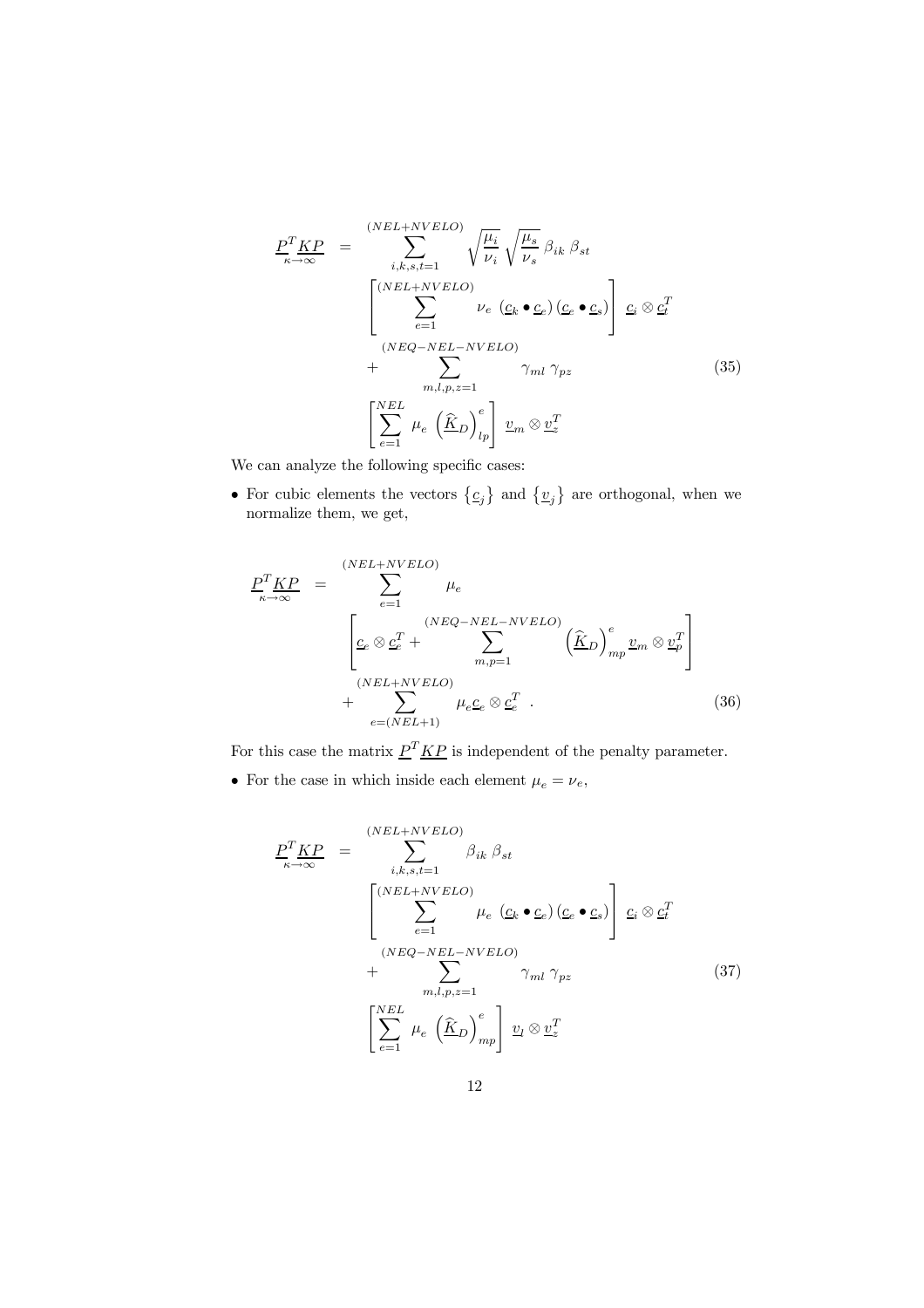The spread between the eigenvalues of  $P^T K P$  is determined by the differences between the element viscosities.

• For the general case  $(\mu_e \neq \nu_e)$  our numerical experience has shown us that the most convenient choice is,

$$
\omega_e = \sqrt{\frac{1}{10^{\alpha}}} \quad e = 1, ..., NEL \tag{38}
$$

therefore, when  $10^{\alpha} \longrightarrow \infty$  the preconditioned matrix takes the form,

$$
\underline{P}^T \underline{KP} = \sum_{i,k,s,t=1}^{(NEL+NVELO)} \beta_{ik} \beta_{st} \qquad (39)
$$
\n
$$
\left[ \sum_{e=1}^{(NEL+NVELO)} \nu_e (\underline{c}_k \bullet \underline{c}_e) (\underline{c}_e \bullet \underline{c}_s) \right] \underline{c}_i \otimes \underline{c}_t^T
$$
\n
$$
+ \sum_{m,l,p,z=1}^{(NEL)} \gamma_{ml} \gamma_{pz}
$$
\n
$$
\left[ \sum_{e=1}^{NEL} \mu_e (\underline{\hat{K}}_D)_{lp}^e \right] \underline{v}_m \otimes \underline{v}_z^T
$$
\n(9)

Equation (38) is therefore used to adapt the Canga - Becker preconditioner to the case of variable viscosity and when the penalty parameter is a function of the elements viscosity.

# 5 The Jacobi preconditioner

In the second section of this paper, we discussed the flow formulation and the two main sources of bad conditioning for the algebraic system of equations that has to be solved at every iteration step. In the previous section we discussed a preconditioning scheme aimed at removing the bad conditioning that comes from the penalty imposition of the incompressibility constraint.

For the bad conditioning induced by the large differences in the viscosity values among different points inside the model we implemented the Jacobi preconditioner,

$$
(J)_{ij} = \left(\sum_{e=1}^{NEL} \mu_e^{\max} \hat{K}_D^e\right)_{ii}^{-1/2} \delta_{ij} . \tag{40}
$$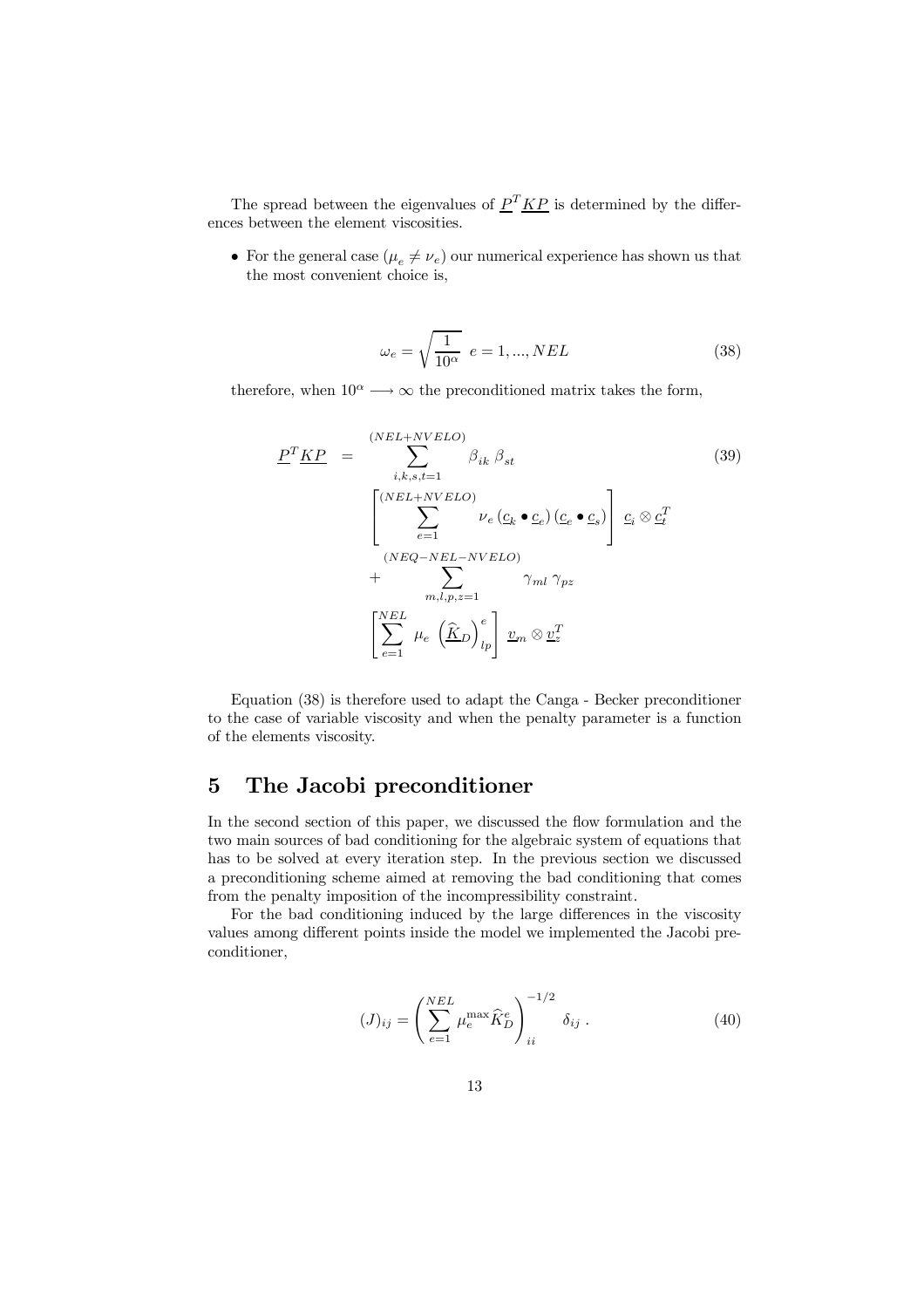We use both pre-conditioners in cascade: first the Jacobi preconditioner and afterwards, on the Jacobi-preconditioned stiffness matrix, we use the Canga - Becker preconditioner. In Table 2 we present a very simple example showing the effect of both preconditioners acting in cascade.

| Hexahedral element dimensions $ a = b = c$                                                                      |                     |
|-----------------------------------------------------------------------------------------------------------------|---------------------|
| $\overline{\text{Cond}(\underline{K})}$ $(\frac{\text{max} \text{ everywhere}}{\text{min} \text{ eigenvalue}})$ | $8.1 \cdot 10^{11}$ |
| max eigenvalue<br>Cond<br>min eigenvalue                                                                        | $8.1 \cdot 10^{3}$  |
| Cond                                                                                                            |                     |

Table 2. Two elements Stokes problem  $(\mu_1 = 0.1; \ \mu_2 = 2000; \ \kappa = \mu \ 10^7)$ 

It is interesting to note that the Jacobi preconditioner in Eqn.(40) is not useful for overcoming the ill conditioning due to a bad aspect ratio, in the next table we present an example that confirms this assertion,

| <b>Hexahedral element dimensions</b> $ a = b = c   100 a = b = 10 c$ |     |         |
|----------------------------------------------------------------------|-----|---------|
| $\int$ max <i>eigenvalue</i><br>Cond<br>min eigenvalue               | 6.3 | 4.329.  |
| Cond                                                                 | 4.U | 4, 330. |

Table 3. Stokes problem  $(\mu = const; \ \kappa = \mu \ 10^7)$ 

# 6 Numerical experimentation

In this section we discuss several examples that illustrate on the performance of the above discussed iterative solving scheme.

The examples are solved using our finite element code METFOR ([4], [7] to [12]) which for solving rigid - viscoplastic models uses the flow formulation [19] implemented via the pseudo - concentrations technique [17] [18]. The 3D examples discussed in what follows were modeled using the (H1-P0 ) element and the incompressibility constraint was imposed using the augmented Lagrangian procedure.

The finite element models are solved using the following staggered procedure:

• Variables interpolated from their nodal values,

 $\frac{u}{u}$ : material velocities,

c : nodal pseudo-concentrations

 $c \geq 0$  actual material is present at the point,

- $c < 0$  there is no material present at the point
- (a small  $\mu$  is considered to avoid singular stiffness matrices [12])
- The mesh is fixed and, knowing the velocity field we can calculate the c-distribution with the following transport equations: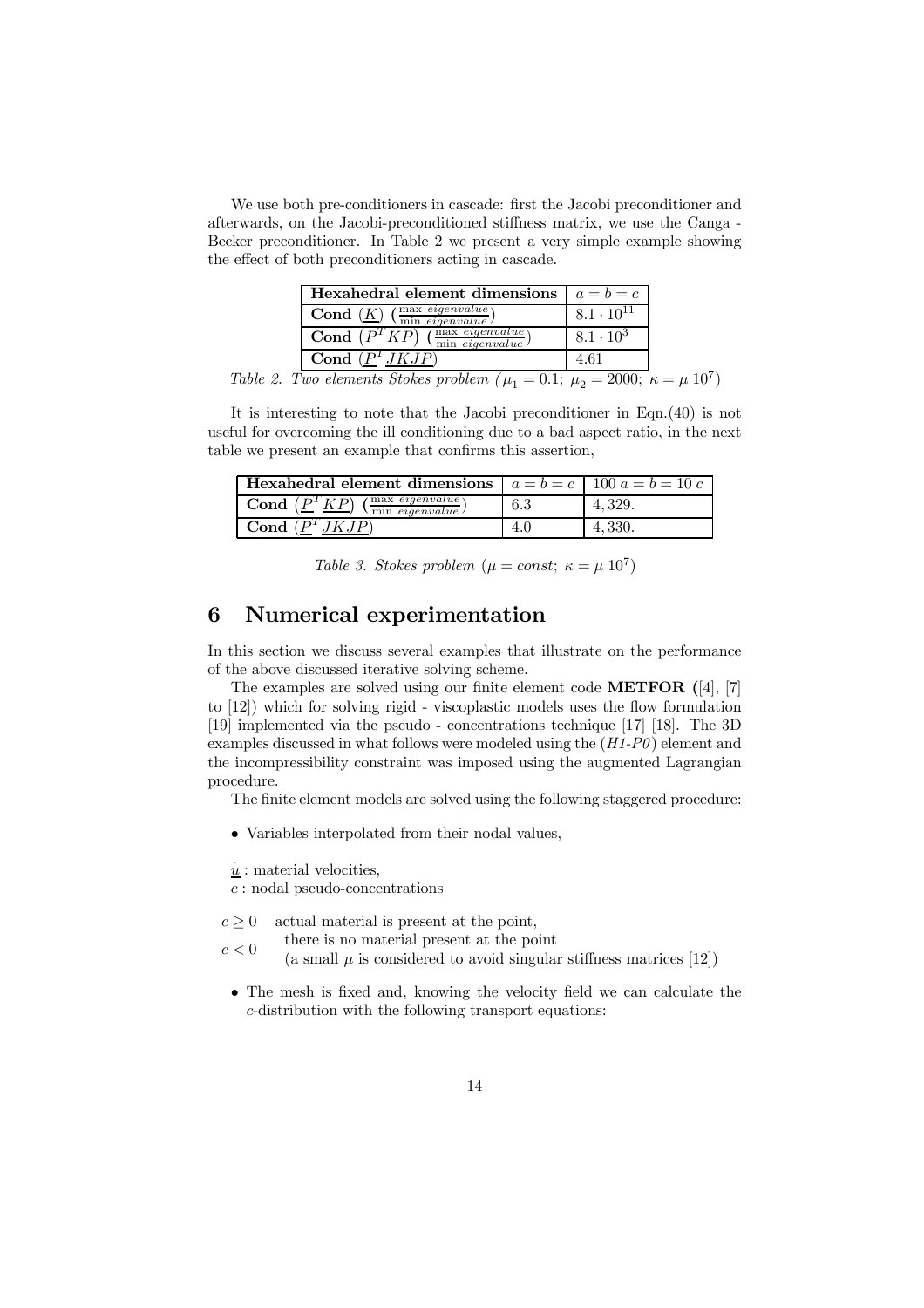$\dot{\underline{u}} \cdot \underline{\nabla}c = 0$  (stationary problems) (41a)

$$
\frac{\partial c}{\partial t} + \underline{\dot{u}} \cdot \underline{\nabla} c = 0 \text{ (transient problems)}
$$
(41b)

 $\bullet$  The equivalent plastic strains are transported using,

$$
\dot{\underline{u}} \cdot \underline{\nabla} \overline{\varepsilon} = \frac{\langle c \rangle}{|c|} \overline{\varepsilon} \text{ (stationary problems)} \tag{42a}
$$

$$
\frac{\partial \varepsilon}{\partial t} + \underline{\dot{u}} \cdot \underline{\nabla} \overline{\varepsilon} = \frac{\langle c \rangle}{|c|} \overline{\varepsilon} \text{ (transient problems)}
$$
(42b)

where  $\langle \cdot \rangle$  is the Macauley bracket.

- $\bullet$  For stationary problems we start the iterative algorithm from a trial  $c$ distribution and zero trial velocities:  $\underline{u} = 0$ .
- For transient problems  $(t \rightarrow t+\Delta t)$  we start the iterative algorithm from the converged solution of the previous step.

1. 
$$
l = -1
$$
  
\n2.  $l = l + 1$   
\n(i)  $j = 0$ ;  $\frac{u}{u} = \frac{u}{u}$   
\n(ii)  $j = j + 1$   
\nSolve the work-price nonlinear equilibrium equations  
\nkeeping constant the c-distribution and the  $\overline{\epsilon}$ -distribution  
\n $\frac{u}{u} = f(\frac{u}{u}, c^{(l)}, \overline{\epsilon}^{(l)})$   
\n(iii)  $IF \frac{\left\|\frac{u}{u}^{(j)} - \frac{u}{u}^{(j-1)}\right\|_2}{\left\|\frac{u}{u}^{(j)}\right\|_2} \leq UTOL$ .*AND.*  $\left\|\dot{\epsilon}_v\right\|_{\infty} \leq VTOL$   
\n $THEN \rightarrow \frac{u}{u} = \frac{u}{u} \cdot GO \cdot TO \cdot 3$   
\n $ELSE \rightarrow GO \cdot TO \cdot 2$ .  
\n3. Calculate the c-distribution and  $\overline{\epsilon}$ -distribution  
\n4. IF  $l = 0$  GO \cdot TO \cdot 2  
\n4. IF  $l = 0$  GO \cdot TO \cdot 2  
\n $ELSE \rightarrow IF \frac{\left\|\frac{u}{u}^{(l)} - \frac{u}{u}^{(l-1)}\right\|_2}{\left\|\frac{u}{u}^{(l)} - \frac{u}{u}^{(l-1)}\right\|_2} \leq UTOL$   
\n $THEN \rightarrow CONVERGENCE$   
\n5.

Box I: Staggered iterative algorithm for coupling the equilibrium equations to the c−transport equations

During the step (2.ii) the penalty parameter is not kept constant as in [7], instead it is changed at every iteration so as to have  $\kappa = 10^{\alpha} \mu_{\text{max}}^{elem}$ ; where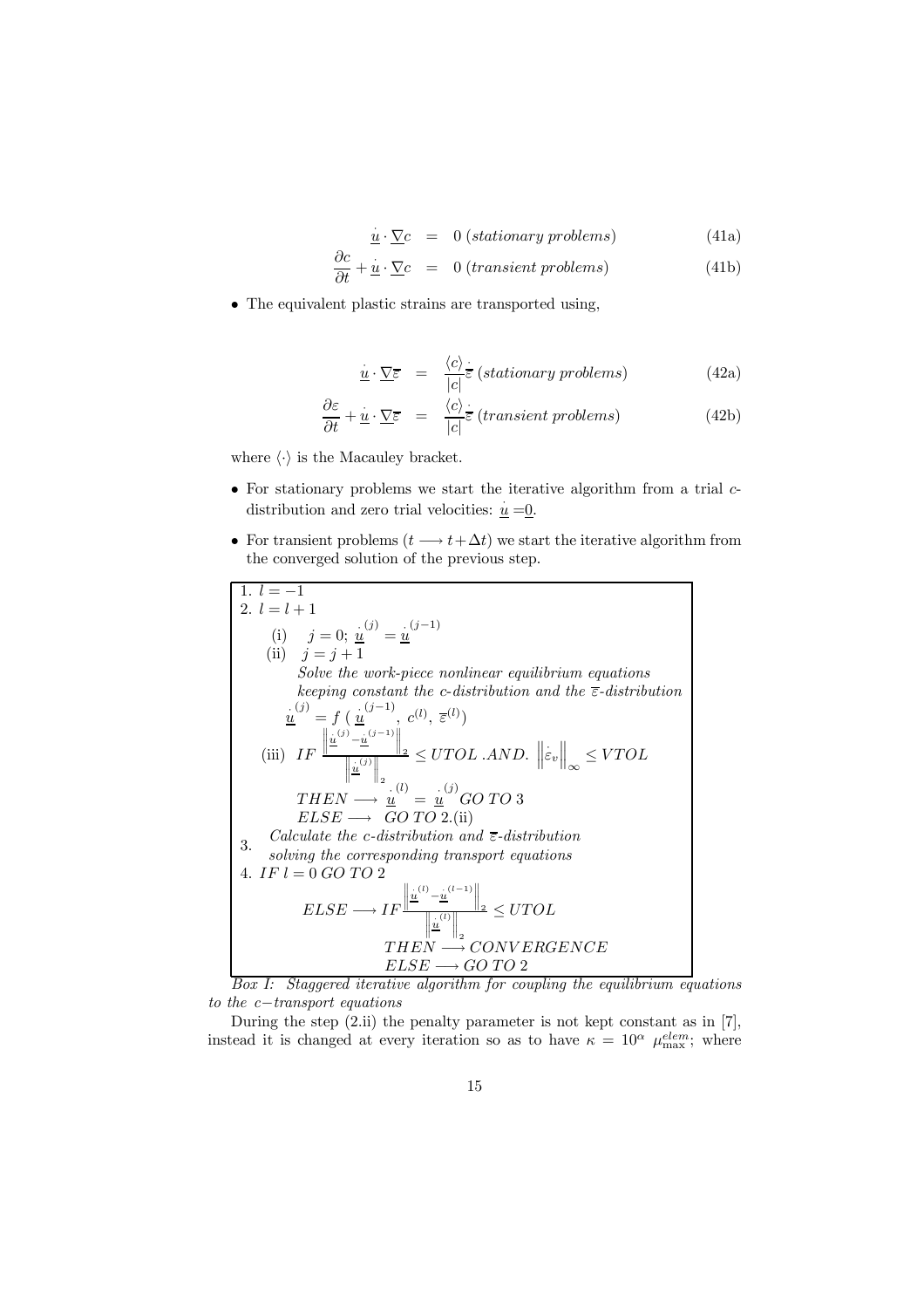$\mu_{\text{max}}^{elem}$  is the maximum element viscosity obtained from the velocity distribution produced by the previous iteration. In the following numerical experimentation we use  $\alpha = 4$ .

Skyline storage is used for the direct solver (COLSOL in [2]) and compressed row storage for the iterative solvers. The performance of the direct and iterative solvers is compared in terms of CPU time and storage requirements. The convergence tolerance considered for the iterative solvers at each iteration was taken as:

$$
\frac{\left\| \underline{r}^i \right\|}{\| \underline{r}^0 \|} \leq 10^{-8}
$$

where  $\underline{r}^i$  is the residual at the *i*-th solver iteration.

For calculating the storage required by the direct solver we consider the coefficient matrix alone whereas for the iterative solvers it includes the compacted coefficient matrix, the vectors of indices and the preconditioner storage.

All problems were run in a workstation using double precision.

#### 6.1 Extrusion of a square bar

In Fig. 1 we present the finite element model that we used for solving this problem under the assumption that the material completely fills the extrusion die; since there are no free surfaces,  $c > 0$  everywhere and there is no need for solving the c-transport equations.

In what follows we present the comparison between the performance of the direct solver and the iterative solver  $(CG + Canqa - Becker\ preconditioner +$ Jacobi preconditioner) considering two models:

#### 6.1.1 Model 1

Number of equations :3, 311 Number of elements:  $10x10x10$ 

|                         | Storage [Mb] | Relative<br><b>CPU</b><br>time | <b>Iterations</b> |
|-------------------------|--------------|--------------------------------|-------------------|
| Direct Solver           |              |                                |                   |
| <b>Iterative Solver</b> |              | - 73                           | .992.             |

Table 4. Performance of the iterative solver for the smallest model of the square bar extrusion

<sup>&</sup>lt;sup>1</sup>Total number of iterations used by the iterative solver to solve all the linear systems in the iterative N-R scheme used to determine the velocity field.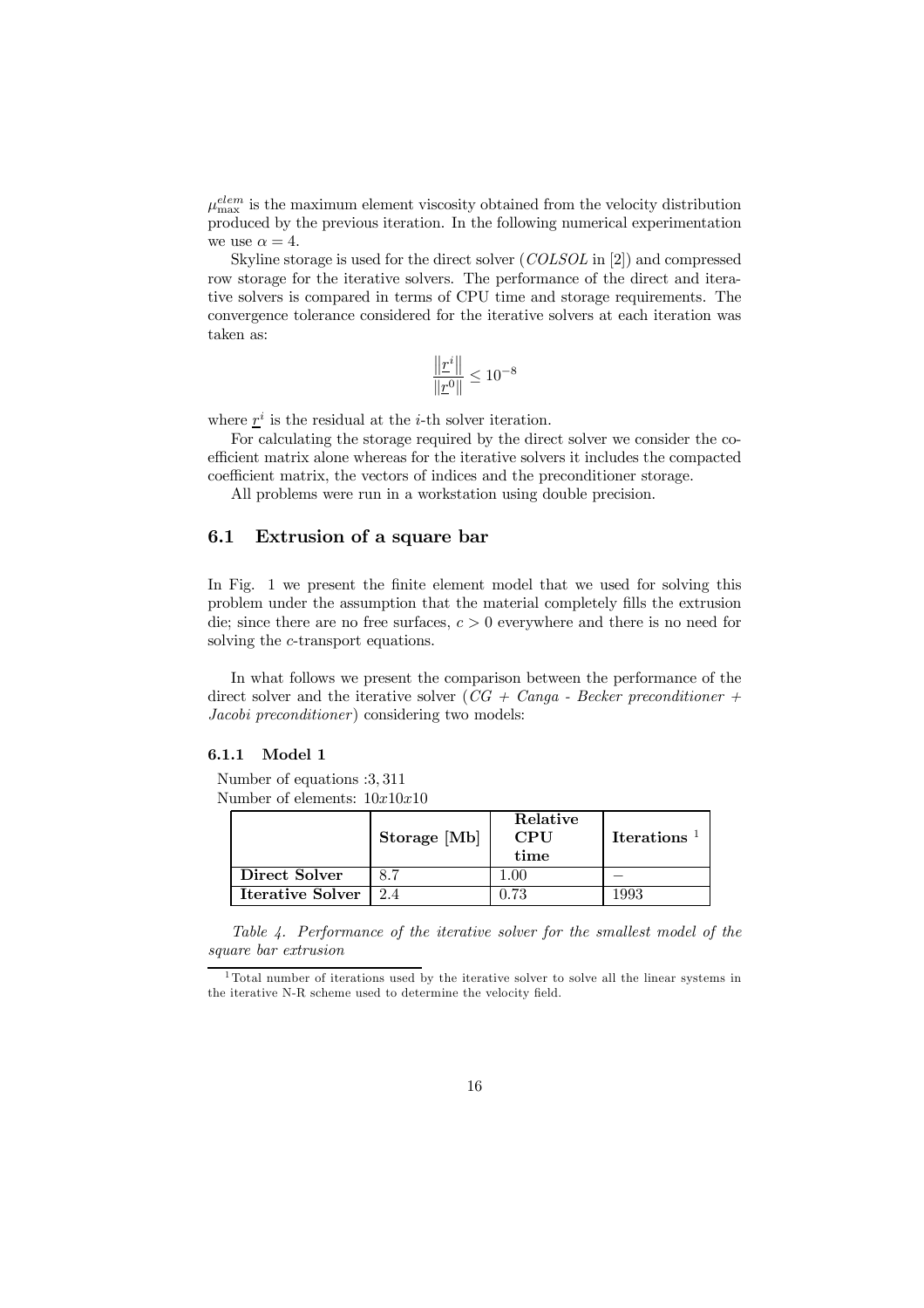

Figure 1: Finite element model for simulating the extrusion of a square bar (rigid / perfectly-plastic material model)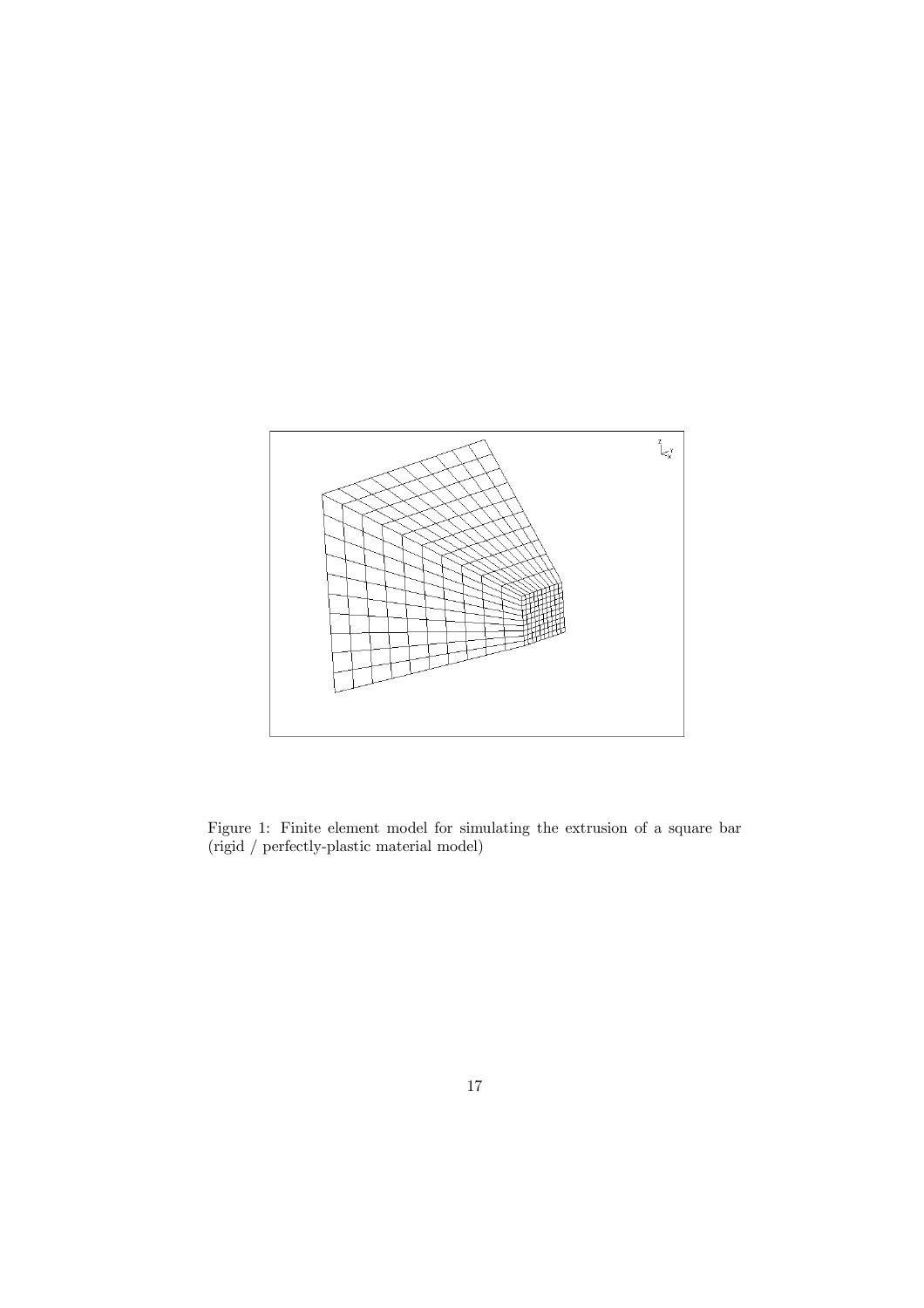#### 6.1.2 Model 2

Number of equations : 8, 835 Number of elements: 14x14x14

|                         | Storage [Mb] | Relative<br><b>CPU</b><br>time | <b>Iterations</b> |
|-------------------------|--------------|--------------------------------|-------------------|
| Direct Solver           | 44.4         |                                |                   |
| <b>Iterative Solver</b> | 8 Q          | -49                            |                   |

Table 5. Performance of the iterative solver for the largest model of the square bar extrusion

### 6.2 Swelling of a non-Newtonian planar flow

In this problem we consider the swelling of a planar flow flowing through a channel, when it reaches an abrupt expansion; a non-Newtonian fluid was considered with

$$
\mu = \frac{1}{3} \left(\frac{1}{\varepsilon}\right)^{-0.5}
$$

The problem was solved using the pseudo-concentrations technique as in [12] but in this case 3D elements were used.

For the proposed model we have 8, 415 d.o.f. and the performance of different solvers is compared in Table 6. For a description of the different iterative schemes tested please refer to [1], [14].

| <b>Solver</b>                          | Storage<br>(Mb) | <b>Iterations</b><br>per N-R it. | Relative<br><b>CPU</b><br>time |
|----------------------------------------|-----------------|----------------------------------|--------------------------------|
| <b>DIRECT</b>                          | 28.6            |                                  | 1.0                            |
| $\overline{\text{GMRES}} + \text{Jac}$ | 6.9             |                                  | 315.                           |
| $CG + Jac$                             | 3.6             | 7800                             | 8.8                            |
| $CG + SSOR$                            | 3.7             | 3235                             | 9.5                            |
| $CG + ICHOL$<br>(no fill in)           | 7.0             | 1775                             | 10.1                           |
| $CG + ICHOL$<br>(with fill in)         | 7.2             | 1796                             | 15.1                           |
| $CG + C-B + Jac$                       | 6.8             | 315                              | 0.8                            |

Notes:

1. For the GMRES solver the dimension of the Krylov space was set as 50  $[1]$ .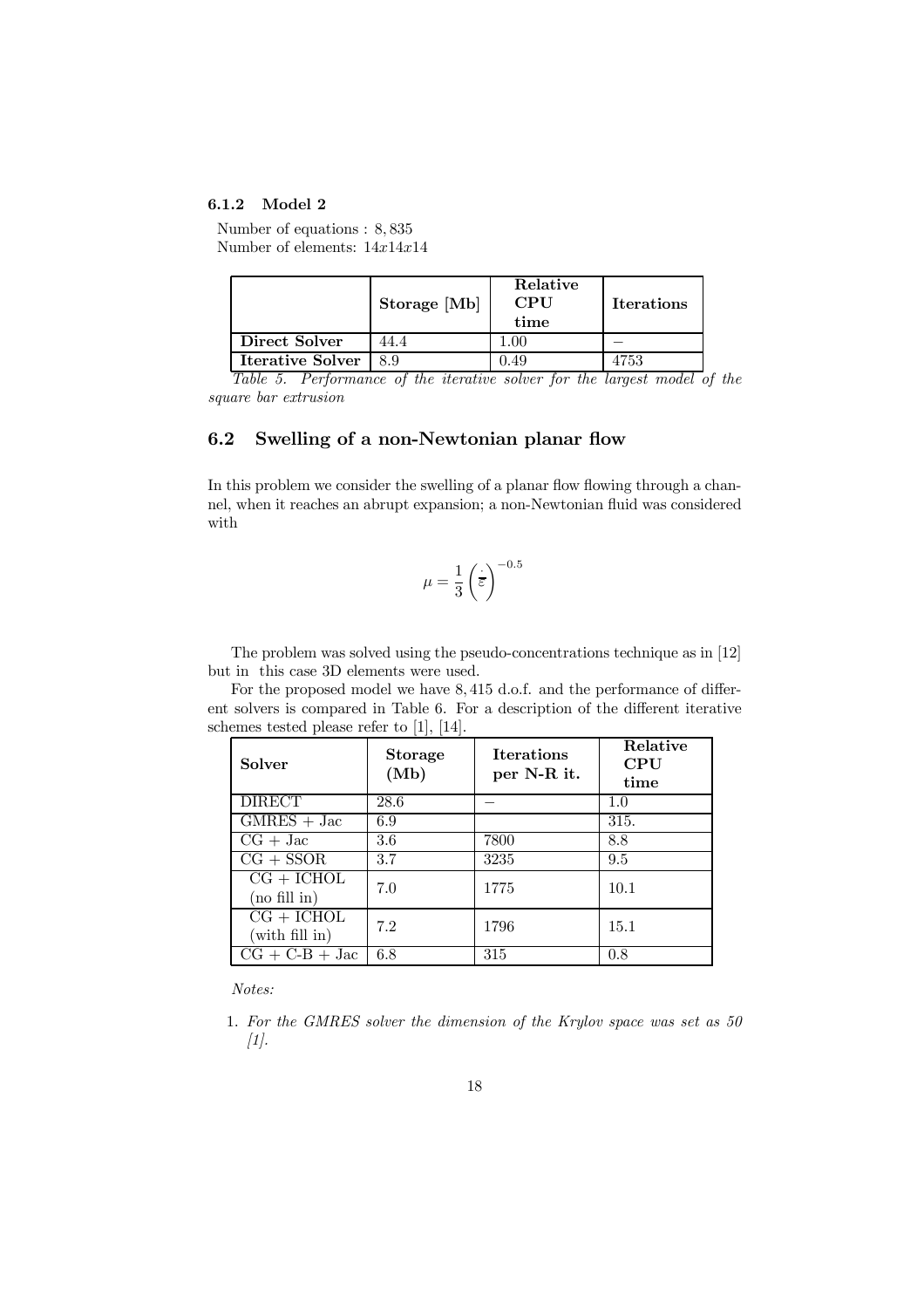

Figure 2: Swelling of a Newtonian fluid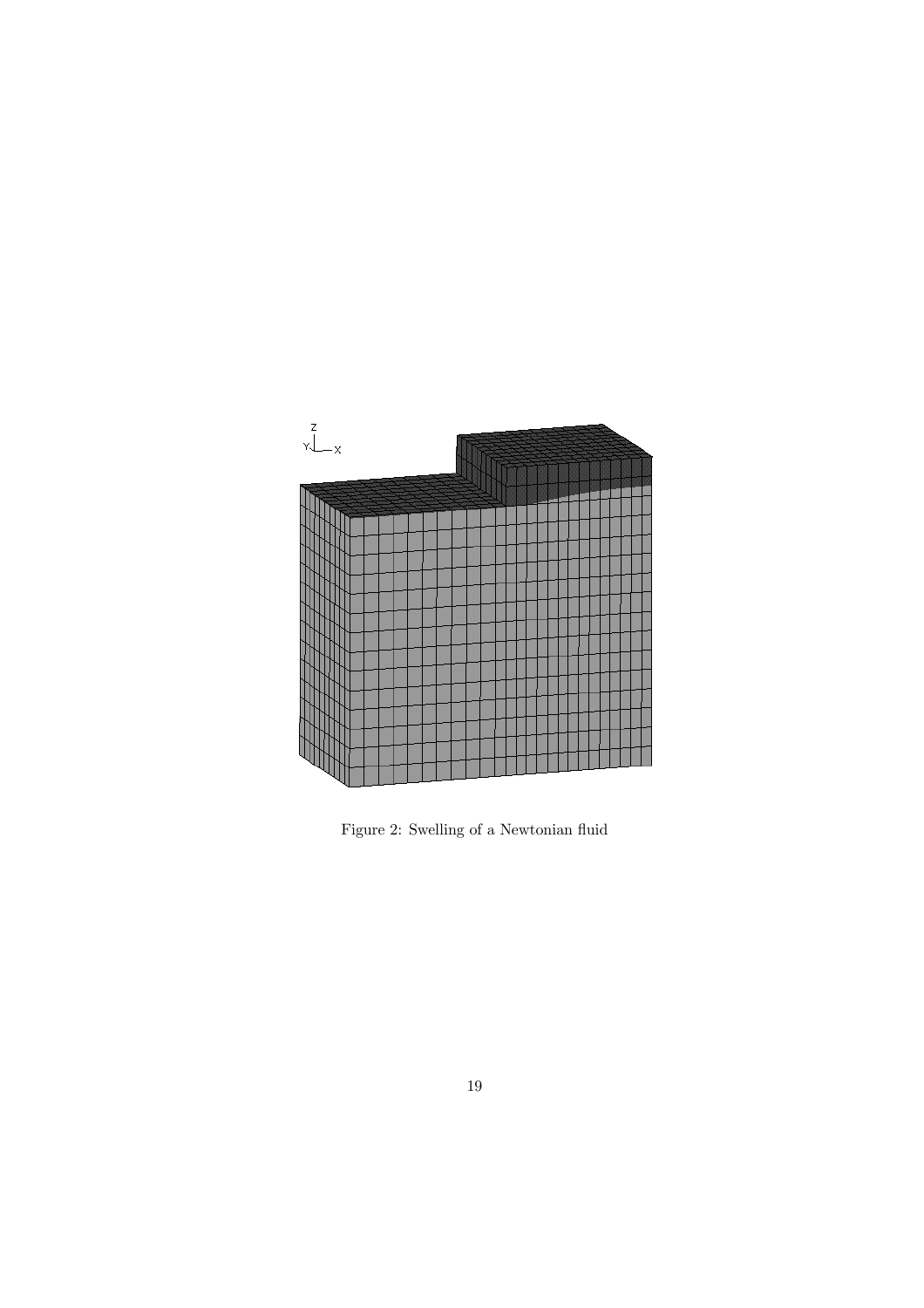- 2. Jac: Jacobi preconditioner.
- 3. SSOR: preconditioning with symmetric succesive over-relaxation [1]
- 4. ICHOL:preconditioning with incomplete Cholevsky factorization [1].
- 5. C-B: the Canga Becker preconditioner.

Table 6. Performance of the different iterative solvers

From the results in Table 6 it is clear that for this problem the (CG) method coupled to the Canga - Becker and Jacobi preconditioners presents the best performance.

### 6.3 Piercing

In Fig. 3 we present an exploded graph of a finite element model that simulates the piercing process of a rigid - perfectly plastic bar (Mannesmann process). The model was developed using the flow formulation implemented via the pseudoconcentrations technique, and in the figure we show:

- $\bullet$  Finite element mesh with the pseudo-concentrations distribution (the dark zones indicate  $c > 0$ ).
- Rolling tools: rolls, guiding shoes and plug that impose the actual boundary conditions on the material.

For this case we use a larger penalty coefficient in the augmented Lagrangian procedure that imposes the incompressibility constraint:  $\kappa^{(e)} = 10^5 \mu_{\text{max}}^{(e)}$ .

The model has 67, 076 d.o.f. and in Table 7 we compare the average results that we obtain for each Newton - Raphson iteration using either the direct or the iterative solver  $(CG + C-B + Jac)$ .

| Solver           | <b>Storage</b><br>(Mb)   | Relative<br><b>CPU</b><br>time |
|------------------|--------------------------|--------------------------------|
| <b>DIRECT</b>    | 1.286                    | $1.00\,$                       |
| $CG + C-B + Jac$ | 0.15<br>$\sim$<br>$\sim$ | 0.81<br>___                    |

Table 7. Piercing of a rigid - perfectly plastic bar

It is important to remark that in the above finite element model we have included elements with very poor aspect ratios.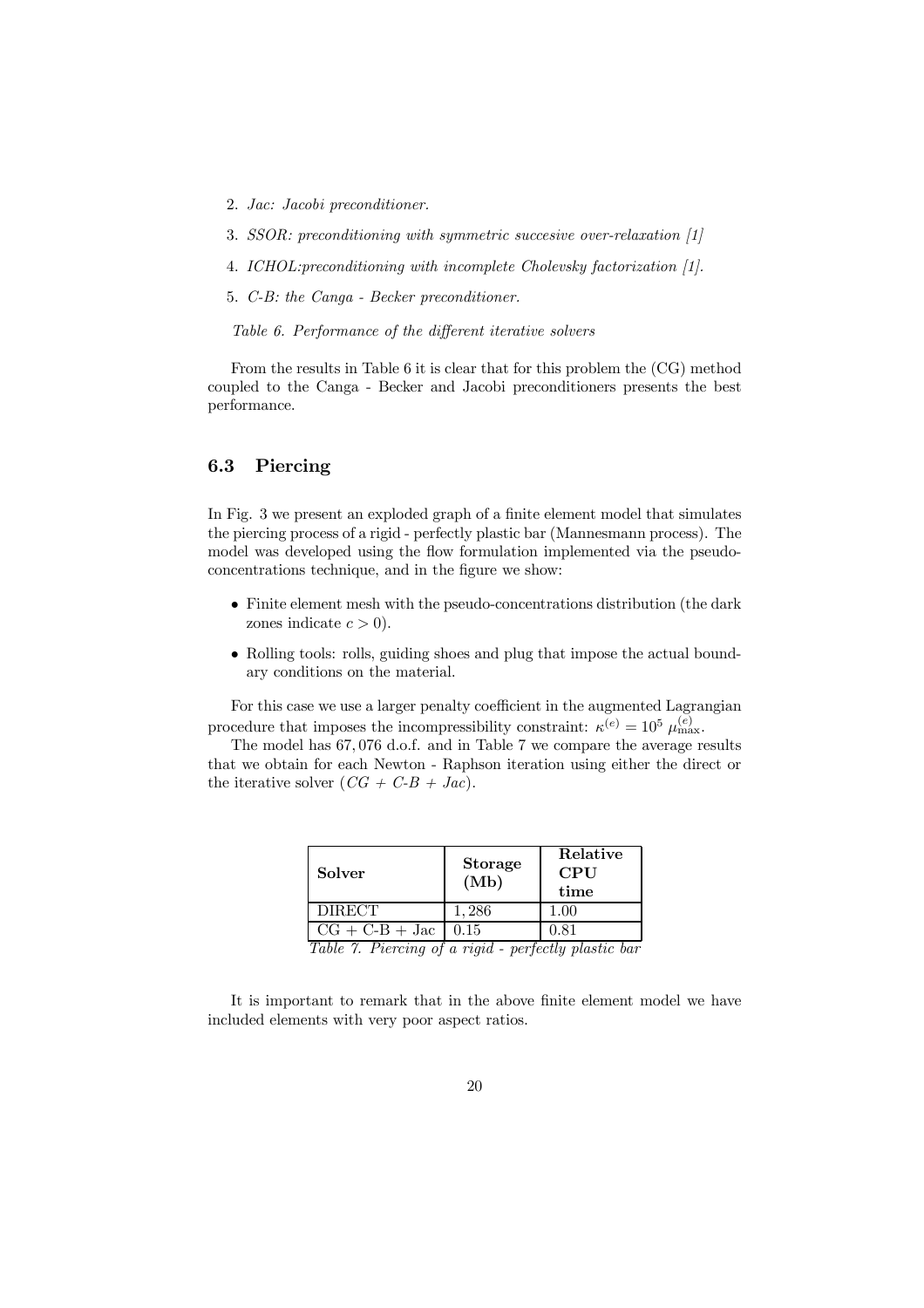

Figure 3: Finite element mesh for modeling the piercing of a rigid - perfecly plastic bar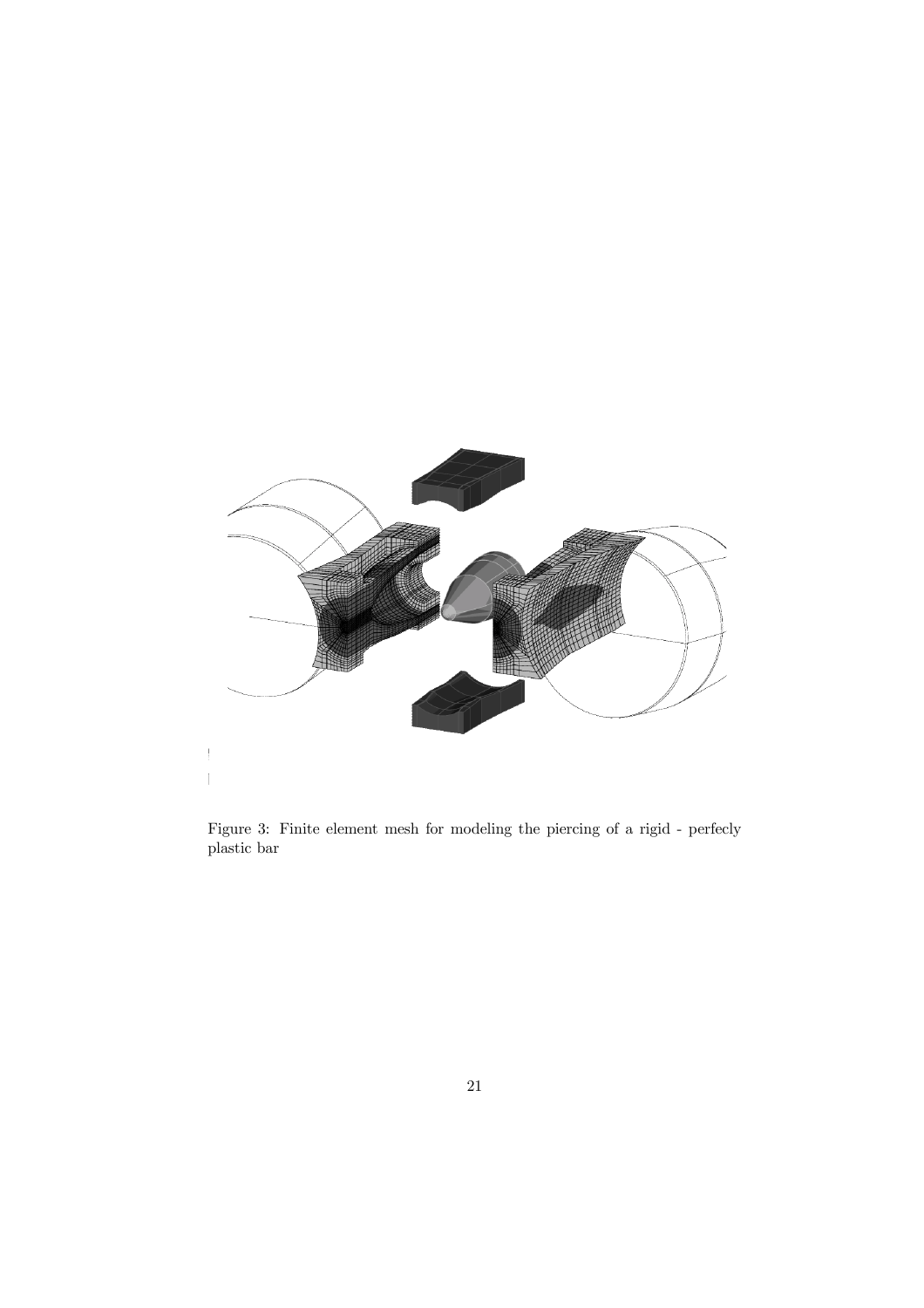# 7 Conclusions

A preconditioned (C-G) iterative solver was implemented to solve the bad conditioned linear equation systems that have to be solved when modeling metal forming problems using rigid - viscoplastic material models (flow formulation).

An ad hoc preconditioning scheme was analyzed and implemented considering the two main sources of bad conditioning:

- 1. The stiffness spread between the volumetric and distortional deformation modes. For this purposes the Canga - Becker preconditioner was adapted for the case of the non-homogeneous mechanical properties that in a rigid - viscoplastic material models are induced by the non-homogeneous strain and strain rate distributions.
- 2. The stiffness spread induced by the large differences in the viscosity values among different points inside the model (this differences are enhanced when using the pseudo concentrations technique); for this purpose a Jacobi preconditioner was implemented acting in cascade with the Canga - Becker preconditioner.

The obtained iterative solver is very efficient considering both, the required storage and the processing CPU time, even tough the bad conditioning induced by the elements aspect ratio has not been tackled yet.

Acknowledgement 1 The finacial support of the TECHINT steel companies is gratefully acknowledged.

## References

- [1] Barrett R., Berry M., Chan T.F., Demmel J., Donato J.M., Dongarra J., Eijkhout V., Pozo R., Romine C. and Van de Vost H., Templates for the Solution of Linear Systems: Building Blocks for iterative Methods, SIAM Publications, 1994.
- [2] Bathe K.J., Finite Element Procedures, Prentice Hall, 1996.
- [3] Canga M.E. and Becker E.B., "An iterative technique for the finite element analysis of near-incompressible materials", Comput. Methods Appl. Mech. Engrg., 170, pp.79-101, 1999.
- [4] Cavaliere M.A., Goldschmit M.B. and Dvorkin E.N., "3D modeling of bulk metal forming processes via the flow formulation and the pseudo - concentrations technique", Proceedings Fifth Int. Conf. on Computational Plasticity, (Ed. D.R.J.Owen et al), CIMNE, 1997.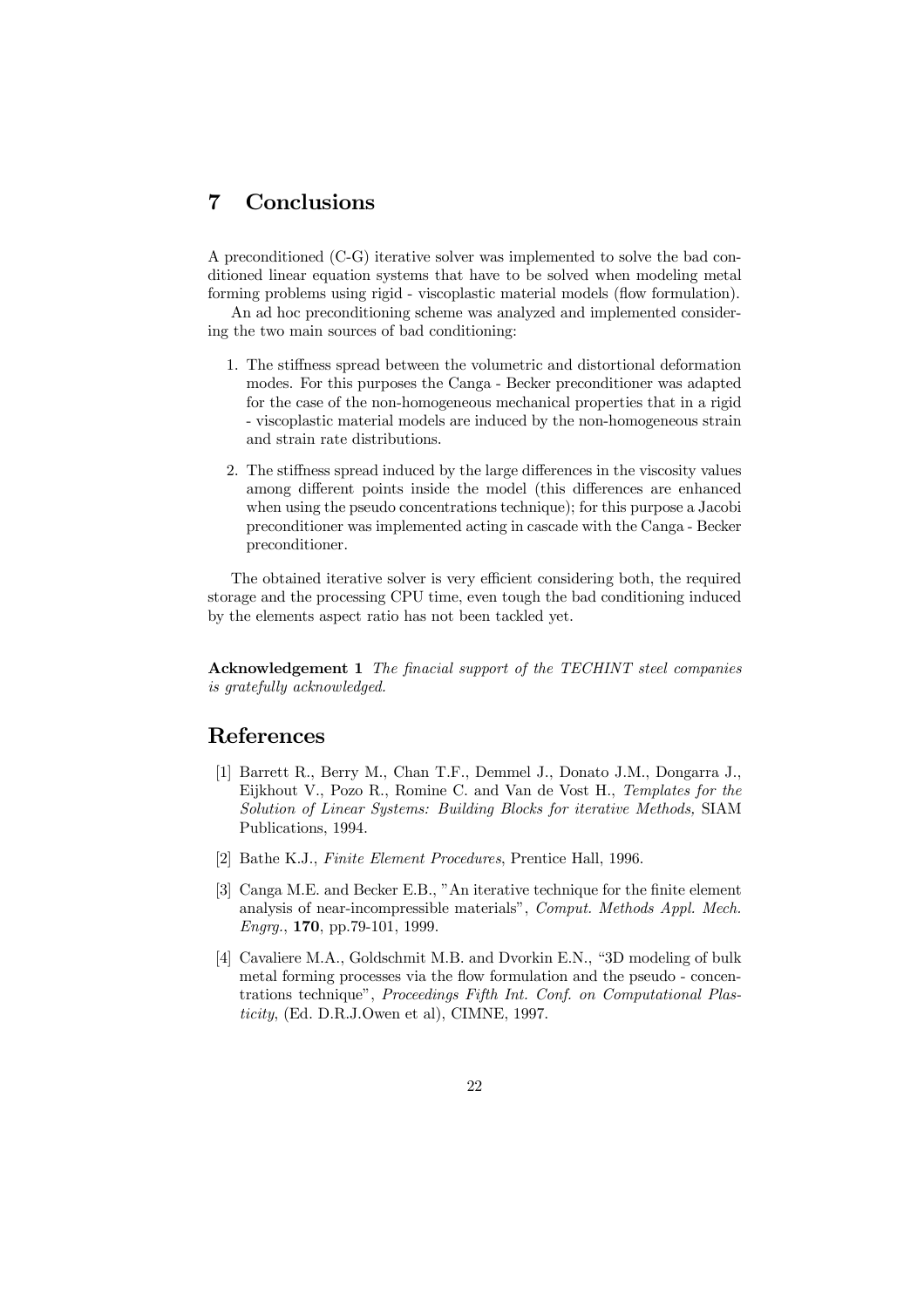- [5] Conte S.D. and De Boor C., Elementary Numerical Analysis, Mc Graw-Hill, 1972.
- $[6]$  Dvorkin E.N., "On the convergence of incompressible finite element formulations: the Patch Test and the Inf-Sup condition", Engng. Computations, (in press)
- [7] Dvorkin E.N., Cavaliere M.A. and Goldschmit M.B., "A three field element via augmented Lagrangian for modelling bulk metal forming processes" Computational Mechanics, 17, pp.2-9, 1995.
- [8] Dvorkin E.N., Cavaliere M.A., Goldschmit M.B. and Amenta P.M., "On the modeling of steel product rolling processes", Int.J.Forming Processes (ESAFORM), 1, pp.211-242, 1998.
- [9] Dvorkin E.N., Cavaliere M.A., Zielonka M.G. and Goldschmit M.B., "New developments for the modeling of metal rolling processes", Proceedings  $Eu$ ropean Conference on Computational Mechanics (Ed. W. Wunderlich et al), München-Germany, 1999.
- [10] Dvorkin E.N., Goldschmit M.B., Cavaliere M.A. and Amenta P.M., "On the modelling of bulk metal forming processes", Proc. Second ECCOMAS (European Community on Computational Methods in Applied Sciences) Conference on Num. Methods in Engng., John Wiley & Sons, 1996.
- [11] Dvorkin E.N., Goldschmit M.B., Cavaliere M.A., Amenta M.P., Marini O. and Stroppiana W., "2D finite element parametric studies of the flat rolling processî, J. of Materials Processing Technology, 68, pp.99-107, 1997.
- [12] Dvorkin E.N. and Petöcz E.G., "An effective technique for modelling 2d metal forming processes using an Eulerian formulationî, Engng. Computations, 10, pp.323-336, 1993.
- [13] Felippa C.A., "Iterative procedures for improving penalty function solutions of algebraic systems", Int.J.Num.Meth.Engrg., 12, pp.821-836, 1978.
- [14] Golub G.H. and Van Loan C.F., Matrix Computations, The John Hopkins University Press, 1996.
- [15] Malvern L.E. (1969), Introduction to the Mechanics of a Continuous Medium, Prentice Hall.
- [16] Perzyna P., "Fundamental problems in viscoplasticity", Advances in Applied Mechanics, 9, Academic Press, 1966.
- $[17]$  Thompson E., "Use of the pseudo concentrations to follow creeping viscous flows during transient analysis", Int.J.Num.Meth.Fluids, 6, pp.749-761, 1986.